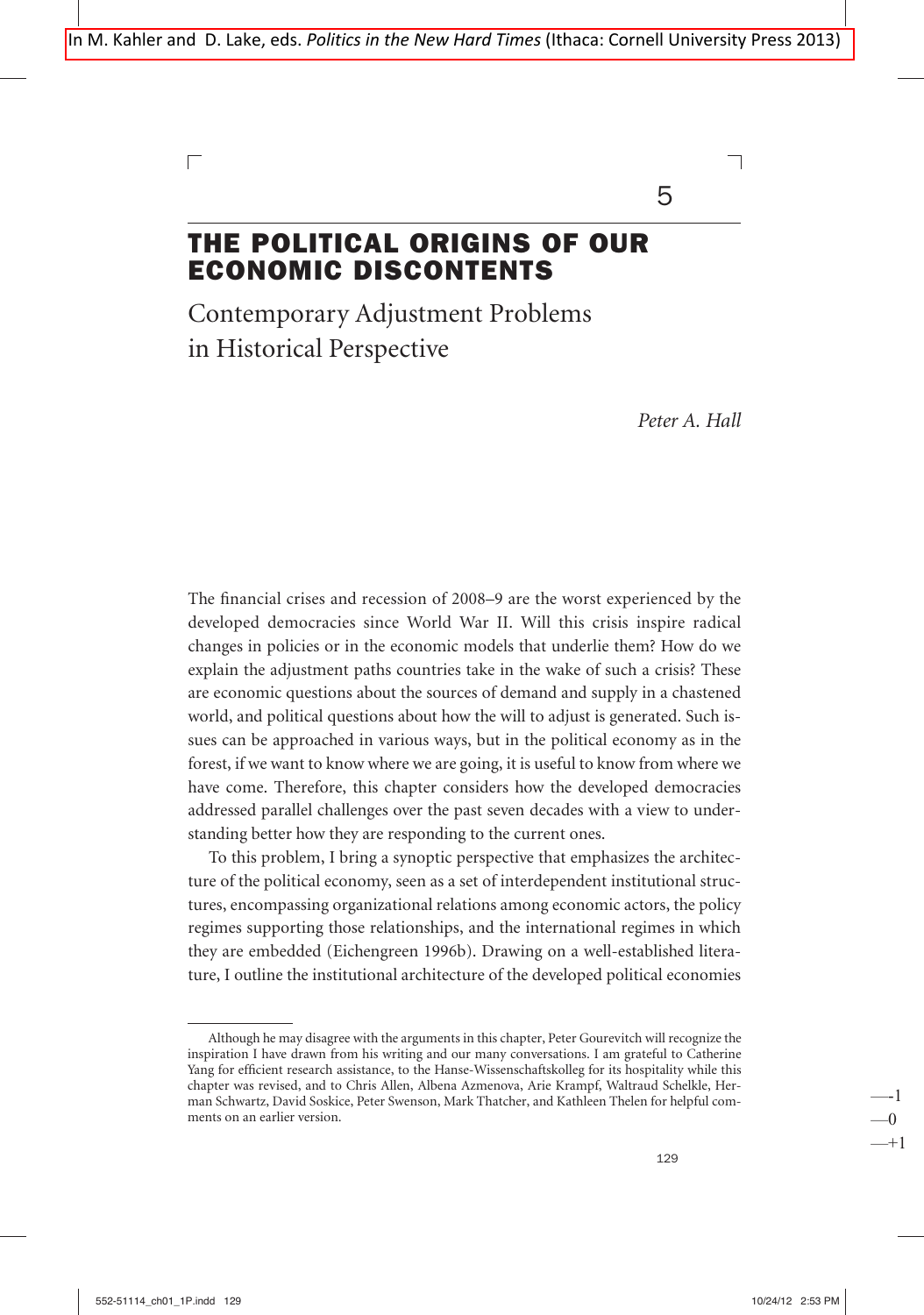during the Keynesian era of the 1950s and 1960s. I then try to construct a parallel account of that architecture for the neoliberal era of the 1980s and 1990s. This analysis yields a set of claims about the economic formulas underpinning economic growth in these eras, but it generates a puzzle: On what political conditions did these economic formulas depend? The institutions of the political economy do not spring full- blown from the head of Zeus. Moving beyond accounts that treat national economic models as matters of effective institutional engineering, I inquire into the politics that makes them possible. From this analysis, I then draw some conclusions to explain variation in the initial response of governments to the crisis of 2008–9 and some propositions about the paths ongoing economic adjustment is likely to follow.

# **The Institutional Formulas of the Keynesian Era**

The operation of the developed political economies during an era stretching from the 1950s into the 1970s illustrates the importance of the institutional architecture of the political economy. These were decades of high growth, when the size of the German economy quintupled, the French quadrupled, and the British tripled. Of course, postwar growth had many sources, including a transition from agricultural to industrial production (Crafts and Toniolo 1996). But there are strong grounds for thinking that the economic success of these years also depended on a set of institutional frameworks and supportive policy formulas, nicely described by the regulation school of economics and analysts of the social structures of accumulation (Noel 1987; Boyer 1990, 2002; Kotz, Mc-Donough, and Reich 1994).

Based on this literature, we might say that the success with which a political economy secures economic growth and social peace depends on arrangements in four institutional fields. The first is that of the production regime, reflected in the organization of firms, of work relations, and of the production process more generally. The second is the industrial relations regime, marked by the ways in which bargaining over wages and working conditions is organized. The third is the socioeconomic policy regime, which distributes the fruits of production, determining who secures work on what terms and what social benefits go to those who do not get paid work. The fourth is composed of the international regimes relevant to the operation of domestic political economies, including those regulating trade, exchange rates, and international finance.

During the 1950s and 1960s, mass production in industry was at the heart of the production regime. Using Fordist techniques, the production of complex

-1—  $0 +1-$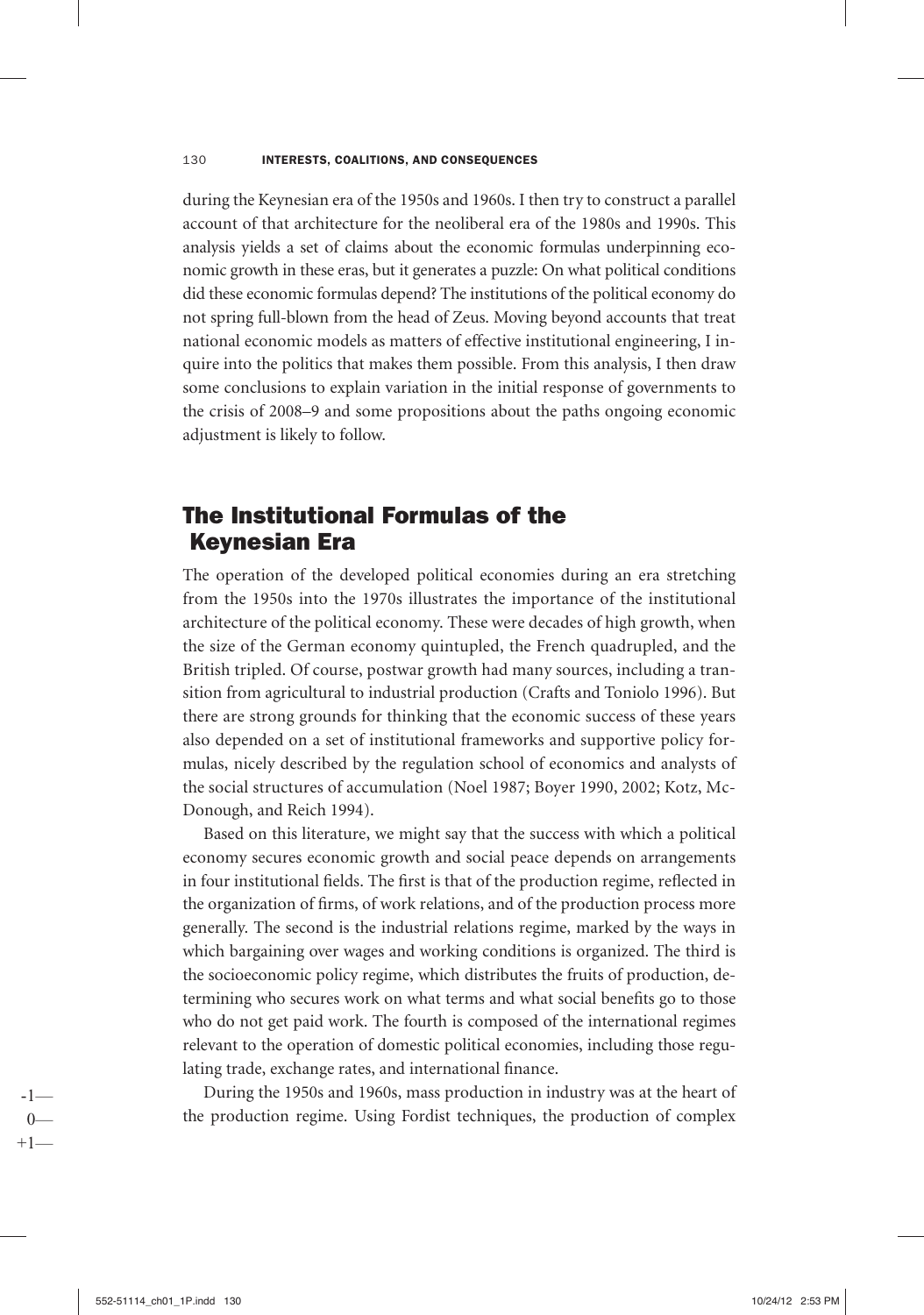## **THE POLITICAL ORIGINS OF OUR ECONOMIC DISCONTENTS** 131

goods was divided into simpler tasks, often accomplished by semi- skilled workers on automated production lines. One result was rapid productivity gains, as laborers who had been only marginally productive on the farm could be mobilized to create products of higher value (Boyer 1990). The expansion of industrial production was crucial to the resolution of the unemployment problem following World War II. However, mass production requires high levels of longterm capital investment likely to be forthcoming only if investors receive assurances that aggregate demand will rise steadily over the long term and that profits will be high enough to sustain such investments. Reforms regularizing collective bargaining in this period served these purposes. By granting trade unions an established role in wage determination, they made possible steady wage increases that fueled aggregate demand but encouraged unions to leave room for profits by giving them the long-run power to punish firms that did not translate profits into subsequent wage gains (Przeworski and Wallerstein 1982; Boyer 1990; Howell 1992, 2005).

The policy regimes of this era were built around the development of a Keynesian welfare state also crucial to sustaining aggregate demand. Although countercyclical fiscal policy was practiced in only a few countries, and with more fanfare than effectiveness, the Keynesian principle that governments would "manage the economy" underpinned most policy regimes, including indicative planning in France, the social market economy of Germany, and the Rehn- Meidner model of Sweden, enhancing the confidence of investors and consumers about the trajectory of employment and demand (Hansen 1968; Martin 1979; Hall 1989; Sally 2007). The increasing social benefits of the Keynesian welfare state gave workers enough assurances about their income during retirement or unemployment to persuade them to invest in skills and to spend, rather than save, their income (Estevez- Abe, Iversen, and Soskice 2001). As Eichengreen (1996) has noted, the international regimes established after World War II were equally important. The General Agreement on Tariffs and Trade and the European Economic Community increased demand steadily through trade, while the European Payments Union and Bretton Woods monetary regime provided stable monetary frameworks for that trade, limiting the capacity of governments to protect industry through exchange-rate manipulation.

Of course, my account of this era is a stylized portrait that emphasizes similarities across countries in order to highlight the changes that subsequently took place (cf. Piore and Sabel 1982; Streeck 1991; Hall and Soskice 2001; Amable 2003). However, the developed political economies had a distinctive institutional architecture during the 1950s and 1960s, marked by Fordist production regimes, organized collective bargaining, a Keynesian welfare state, and outward-looking international regimes.

552-51114\_ch01\_1P.indd 131 10/24/12 2:53 PM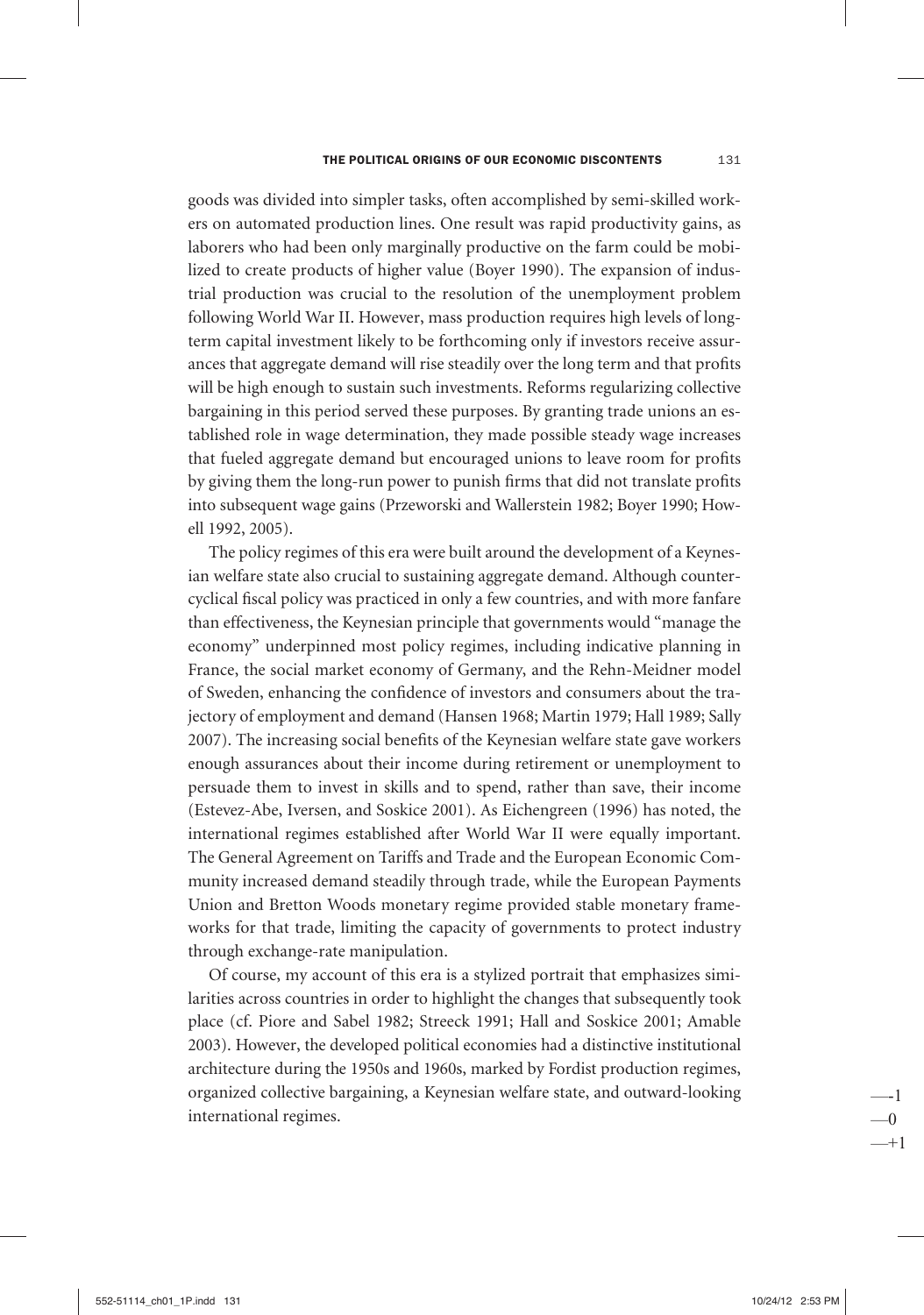Where did this institutional architecture come from? Its origins are complex and inflected by national histories (Shonfield 1969; Manow 2001; Streeck and Yamamura 2001; Thelen 2004; Iversen and Soskice 2009). However, to see this institutional architecture as economically determined would be to miss important parts of the picture. The collective bargaining arrangements, socioeconomic policies, and international regimes of the Keynesian era had important political roots. Three sets of political factors made the development of these regimes possible during the 1950s and 1960s.

The first was a historical memory, still fresh in the public mind during the 1940s and 1950s, of the intense class conflict that had polarized electoral competition in the 1930s, under the shadow of mass unemployment and Bolshevik Revolution, with disastrous consequences manifest in the Weimar Republic (Abraham 1988). The political elites of western Europe and America left World War II determined to avoid the social unrest of the interwar years, of whose relevance they were reminded by a new Cold War (Maier 1981). Thus, concerns about class conflict provided much of the initial *motivation* for the construction of the Keynesian welfare state.

The *means* were provided by Keynesian ideas applied in diffuse forms across a wide range of countries. As they were taken up by postwar economists, those ideas gained economic credibility, and they had political appeal because they provided the rationale for a class compromise that had eluded interwar governments (Hall 1989; Fourcade 2009). At the heart of the Keynesian compromise was the notion that governments could ensure full employment, the key demand of the working class, by pursuing active fiscal or industrial policies, without depriving businessmen of control over the means of production, which was the key demand of capital. At conferences from Brighton to Bad Godesberg, this formula encouraged mainstream parties of the left to make peace with capitalism, and it allowed parties of the political right to accept responsibility for employment without alienating their business allies (Offe 1983, 1985).

However, the *motor* driving the construction of the Keynesian welfare state was the logic of partisan electoral competition in the 1950s and 1960s. At a time when social class still structured much of the vote, lining up parties of the political left that claimed to represent the working class against middle- class parties that sought cross- class appeal, class- based distributive issues held center stage, and both sides of the spectrum began to offer social benefits and active economic management in return for electoral support. The result was a new kind of political convergence around the managed economy and the welfare state from which only those at the margins of the political spectrum in Europe and America dissented (Lipset 1964; Beer 1969; Shonfield 1969).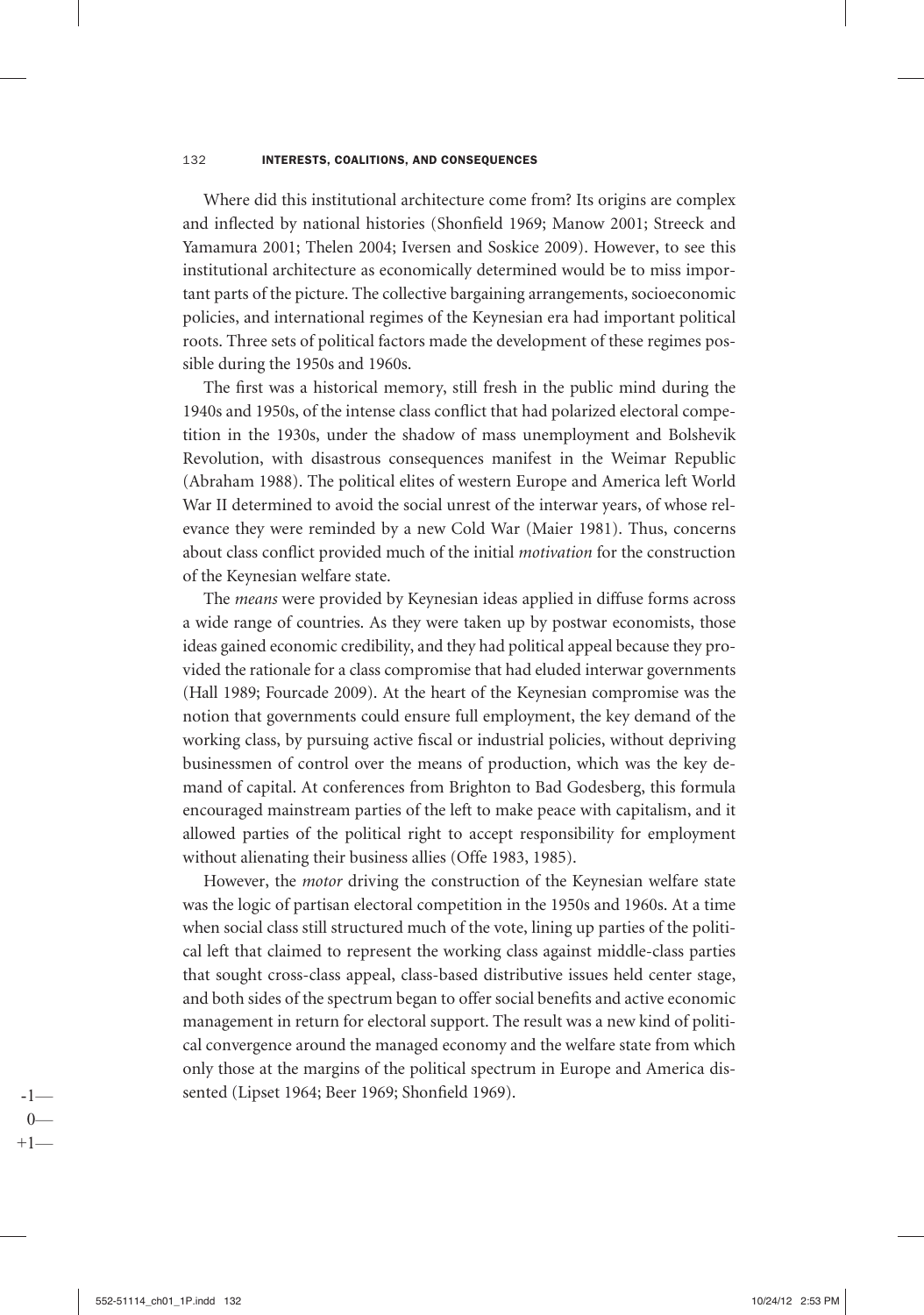## **THE POLITICAL ORIGINS OF OUR ECONOMIC DISCONTENTS** 133

The institutions of collective bargaining were built for similar reasons and in much the same way. Governments of the left and right supported the extension of collective bargaining in order to move class conflict out of the political arena into the industrial relations arena where it could be contained (Pizzorno 1978; Goldthorpe 1984). By enabling trade unions to secure better wages and working conditions, they hoped to weaken the abilities of the radical left to exploit issues of class in electoral politics. Even the shape of international institutions was influenced by such concerns. Their architects designed the postwar international regimes to accommodate the policies of the Keynesian welfare state, partly to limit the influence of western communist parties in the midst of a new Cold War (Ruggie 1982).

In short, the institutional architecture of the postwar political economies rested on a particular set of political conditions defined by the prominence of social class in the politics of the day. If concern to avoid class conflict provided the initial impetus and Keynesian ideas the means, class- oriented electoral competition drove the development of those institutions forward.

From this perspective, the 1970s were years of transition, when the institutional architecture of the Keynesian era broke down, partly under the weight of its own liabilities and partly in response to international developments led by large rises in commodity prices and the collapse of the Bretton Woods monetary regime.<sup>1</sup> The result was stagflation, marked by simultaneous increases in unemployment and inflation. In response, governments turned to more interventionist measures. Many increased social and industrial subsidies (Berger 1981). In economies where wage bargaining could be coordinated by powerful trade unions and employer associations, governments used neocorporatist bargaining to contain inflation, often with favorable results (Schmitter and Lehmbruch 1979; Goldthorpe 1984). In liberal market economies, where decentralized systems of wage bargaining threatened wage- price spirals, governments often resorted to incomes policies that imposed direct controls on wages and prices, thereby shifting distributional conflict back from the industrial to the political arena.

However, these policies failed to restore previous rates of growth, thereby discrediting Keynesian policy formulas and setting governments in search of new ways to cope with what some called "Eurosclerosis" (Hall 1993). The result was a profound backlash against state intervention. In liberal market economies, where unwieldy attempts at incomes policies generated political conflict over wage differentials, the authority of the state suffered deeply from crises of governability,

<sup>1.</sup> For more detailed studies of this period, offering different perspectives, see Crouch and Pizzorno 1978; Ferguson et al. 2010; Sandbrook 2010.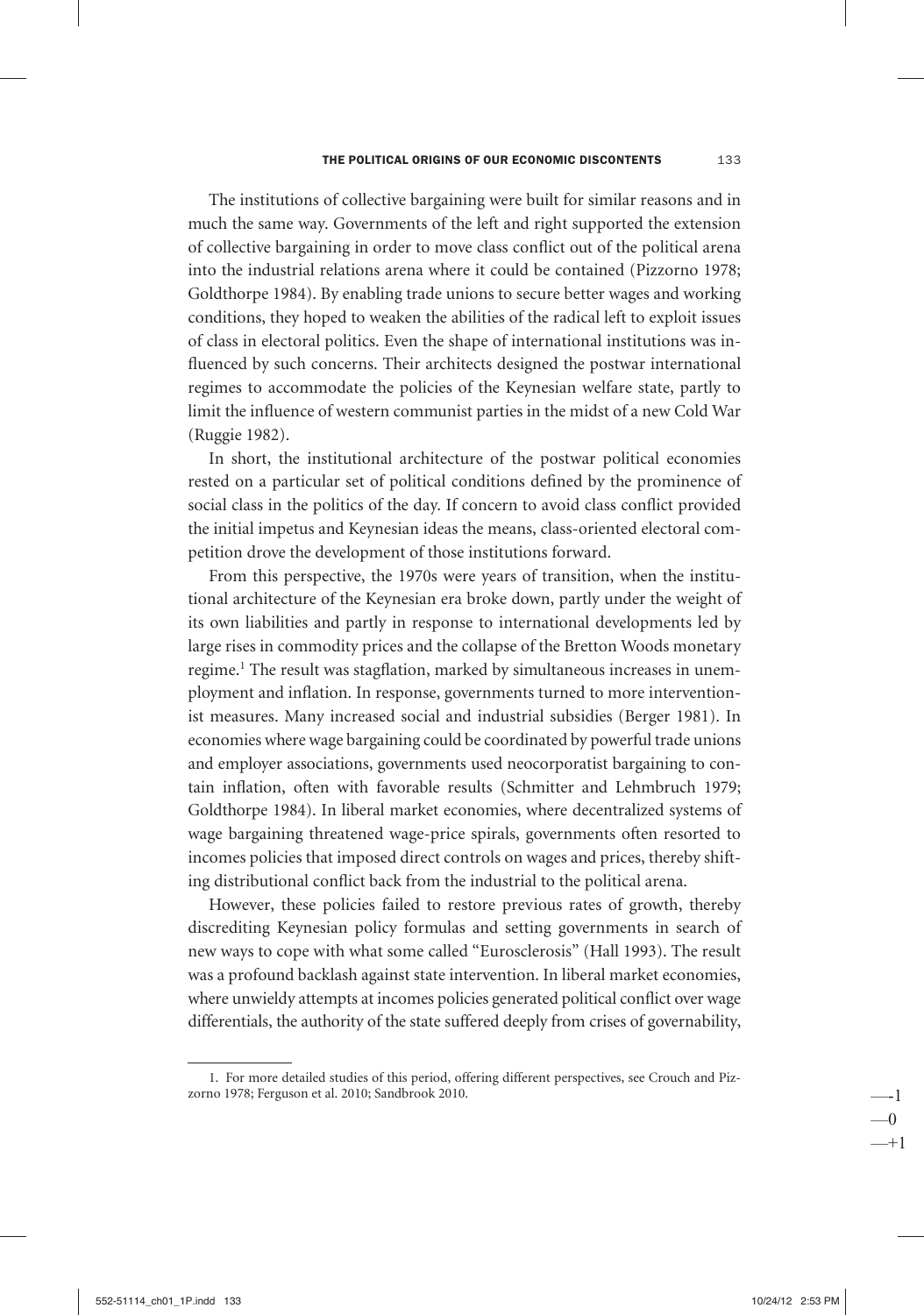often linked to apprehensions of national decline (Crozier, Huntington, and Watanuki 1974; Goldthorpe 1978; Krieger 1986). This was the tide that Margaret Thatcher and Ronald Reagan rode to power. Even in continental Europe, the political backlash against stagflation and slower rates of growth was significant. For the 1980s and 1990s, the climacteric of the 1970s became what the interwar years had been for the 1940s and 1950s, a totemic set of events that would condition the course of policy for another generation (cf. Kingdon 1995; Sewell 1996).

# **The Institutional Formulas of the Neoliberal Era**

In response to these and other developments, the structure of the developed political economies shifted during the 1980s and 1990s, as did policy, in terms that marked the end of the Keynesian era and the inception of what might be called a neoliberal era. Although I have relied on a familiar literature to describe the former, we do not yet have parallel accounts of the latter. Therefore, the initial question must be: Can we identify an analogous institutional architecture for this neoliberal era, whose component parts reinforced each another to produce distinctive aggregate and distributive economic outcomes?<sup>2</sup> Key developments in each of the relevant institutional spheres gave rise to such an architecture.

The production regime of the neoliberal era was deeply affected by two central developments. One was a shift in employment away from manufacturing to services, including well-paid employment in high- end sectors such as health care and finance, and low-paid positions in sectors such as retailing, restaurants, and tourism. This shift was the result of long- term secular trends whose effects became pronounced in the neoliberal era (Iversen and Cusack 2000). The second defining feature of that era was a shift away from Fordist modes of production toward methods that made more intensive use of knowledge, high technology, and skilled labor, often embedded in global supply chains (Womack, Jones, and Roos 1991).<sup>3</sup> Enterprises once interested in vertical integration turned to outsourcing: the traditional Fordist enterprise became a thing of the past in the developed democracies, demand for semi- skilled industrial labor fell, and job creation took place mainly in services (Berger 2005).

These changes were encouraged by developments in international regimes during the 1980s and 1990s that increased the flows of goods and capital across national borders (Berger and Dore 1996; Keohane and Milner 1996). One of

3. I am indebted to David Soskice for drawing my attention to this feature of the neoliberal era.

<sup>2.</sup> For insightful reviews bearing on this topic, see Glyn 2006 and Eichengreen 2007.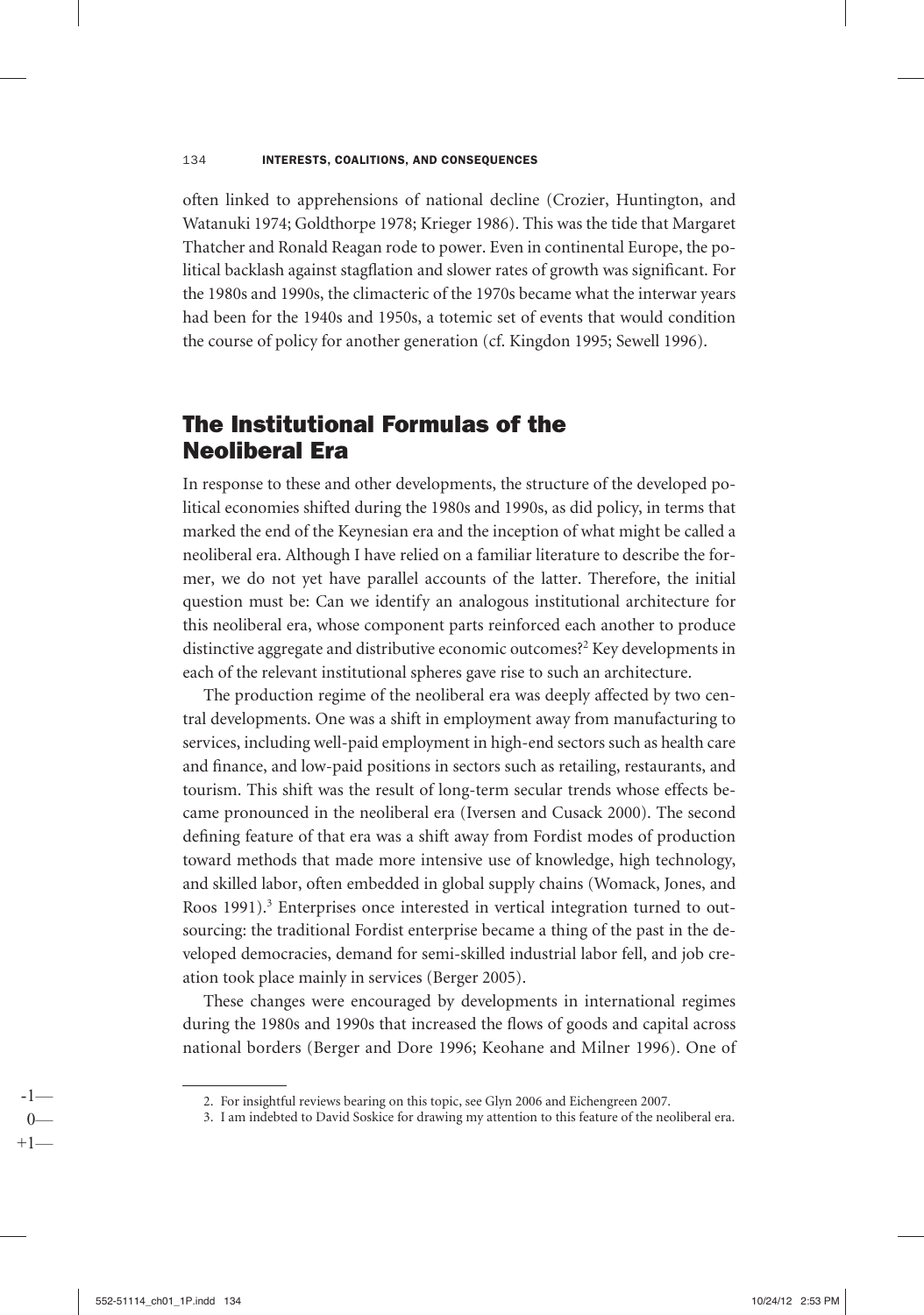Margaret Thatcher's first acts was to eliminate currency controls. The Single European Act of 1986 and trade agreements such as the Uruguay Round promoted the movement of low- cost manufacturing offshore, thereby accelerating the shift to services and knowledge-intensive manufacturing in Europe and America (Wood 1994; Leamer 1996; Antràs, Garicano, and Rossi- Hansberg 2006).

Collective bargaining arrangements moved in tandem with these developments. More intense global competition opened up cleavages in bargaining systems, between more and less competitive firms and the traded and sheltered sectors (Pontusson and Swenson 1996; Thelen and Kume 1999). As a result, the locus of bargaining shifted downwards and firm-level bargaining became more important in most countries, as firms reorganized production in the face of global competition (Iversen 1999; Lallement 2007; Baccaro and Howell 2011). The power of trade unions declined, as average union density in the OECD dropped from 33 percent in 1980 to 18 percent in 2008, leaving many workers outside the scope of collective agreements.

Socioeconomic policy regimes also changed dramatically during the 1980s and 1990s. If Keynesians had treated unemployment as a demand- side problem, requiring active macroeconomic management, the new policy formulas treated unemployment as a supply-side problem that could be alleviated only by structural reforms to labor, capital, and product markets. Industrial policies targeted on promising industries gave way to manpower policies designed to push people into employment. Symbolic of the shifting approach were the steps taken in the 1990s to make central banks more independent of political control.

These developments fit the circumstances of more open economies, where the effects of a fiscal stimulus leak abroad, as it always has in the small northern European states. Economic doctrine gradually converged on a "new Keynesianism," and most governments pinned their hopes for growth on the expansion of trade. There was some variation in national strategies. The Nordic countries used public employment to create jobs in services without lowering wage floors, while liberal market economies promoted low-wage employment in services by making part- time work and layoffs more feasible (Esping- Andersen 1990, 1999; Iversen and Wren 1998; Scharpf and Schmidt 2000). After experimenting with costly early retirement programs to shrink the workforce, the continental coordinated economies used manpower policies featuring large subsidies to employers to expand employment. In the liberal market economies, measures that weakened trade unions were used to lift profits, while coordinated market economies relied on coordinated wage bargaining to restore profits and competitiveness.

In short, the neoliberal era had mutually reinforcing production, industrial relations, policy, and international regimes analogous to those of the Keynesian era. But the economic results were quite different. Wage inequality rose faster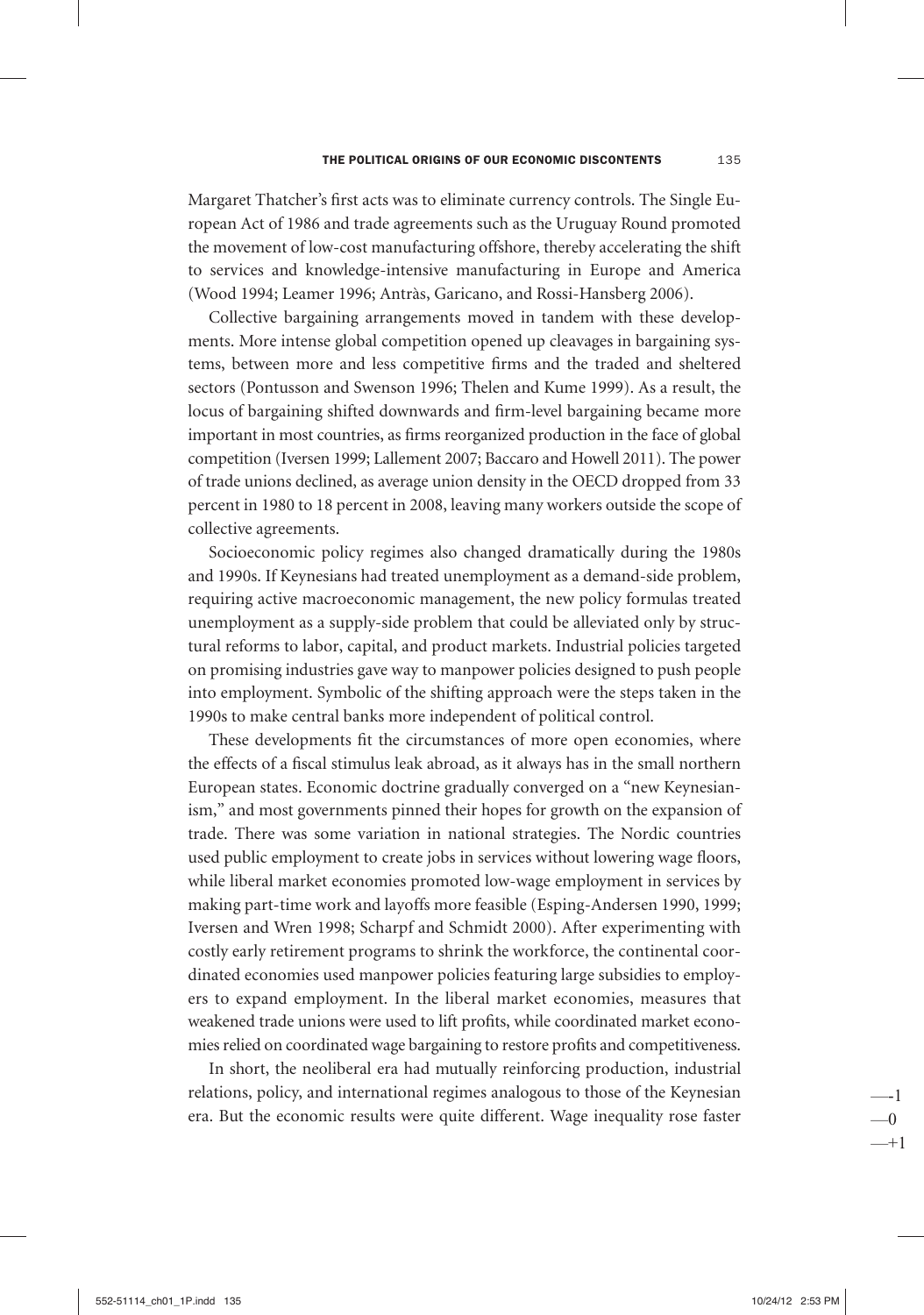during the 1980s and 1990s, especially in liberal market economies, and rates of growth were slower, partly because productivity gains were harder to secure in services than in manufacturing.

## **The Political Formula of the Neoliberal Era**

How is this shift in institutional architecture to be explained? Most accounts cite the inexorable pressures of globalization, and they played a role, but the international regimes that opened up emerging markets were created by governments. Global competition put enormous pressure on firms to change their business practices, and business lobbied governments for supportive policies (Berger and Dore 1996; Keohane and Milner 1996). Governments saw many of these policies as the most feasible way to create jobs in services. However, to view the institutions and policies of this era as a "natural" response to economic circumstances is to neglect the extent to which they had to have a political underlay. The policy formulas of this era were not simply reflexive responses to economic conditions but artifacts of a certain kind of politics. What then were the political conditions that made this new architecture possible?

The answer is not obvious. The Keynesian welfare state can be seen as a class compromise, but it is difficult to view the policies of the neoliberal era in such terms, because they have not delivered benefits in anything like equal measure to both sides of the class divide. In many countries, the affluent have enjoyed significantly greater increases in income and well-being over the past thirty years than those at median or below- median incomes (Kenworthy and Pontusson 2005; Barnes and Hall 2013). However, the case of the Keynesian welfare state is instructive. I have argued that three factors underpinned its construction: it was motivated by a historical memory, given shape by Keynesian ideas, and put into place by electoral competition around a class cleavage. The same types of elements made the transition to neoliberal policies possible, but in new forms dictated by the historical circumstances of the 1980s.

The crisis of the 1970s provided the initial motivation for the shift to neoliberal policies. If the specter of class conflict inspired the Keynesian welfare state, the neoliberal policies of the 1980s were initially a reaction to the traumatic events of the 1970s, when stagflation and the failure of assertive government intervention discredited activist states more generally. Disillusioned by the failure of activist policies, political elites emerged from the 1970s looking for alternatives and open to the view that renewing market competition might be a better way of reviving economic growth. Of course, the subsequent reforms entailed assertive state action, but the common objective of the new policies was to in-

-1—  $0 +1-$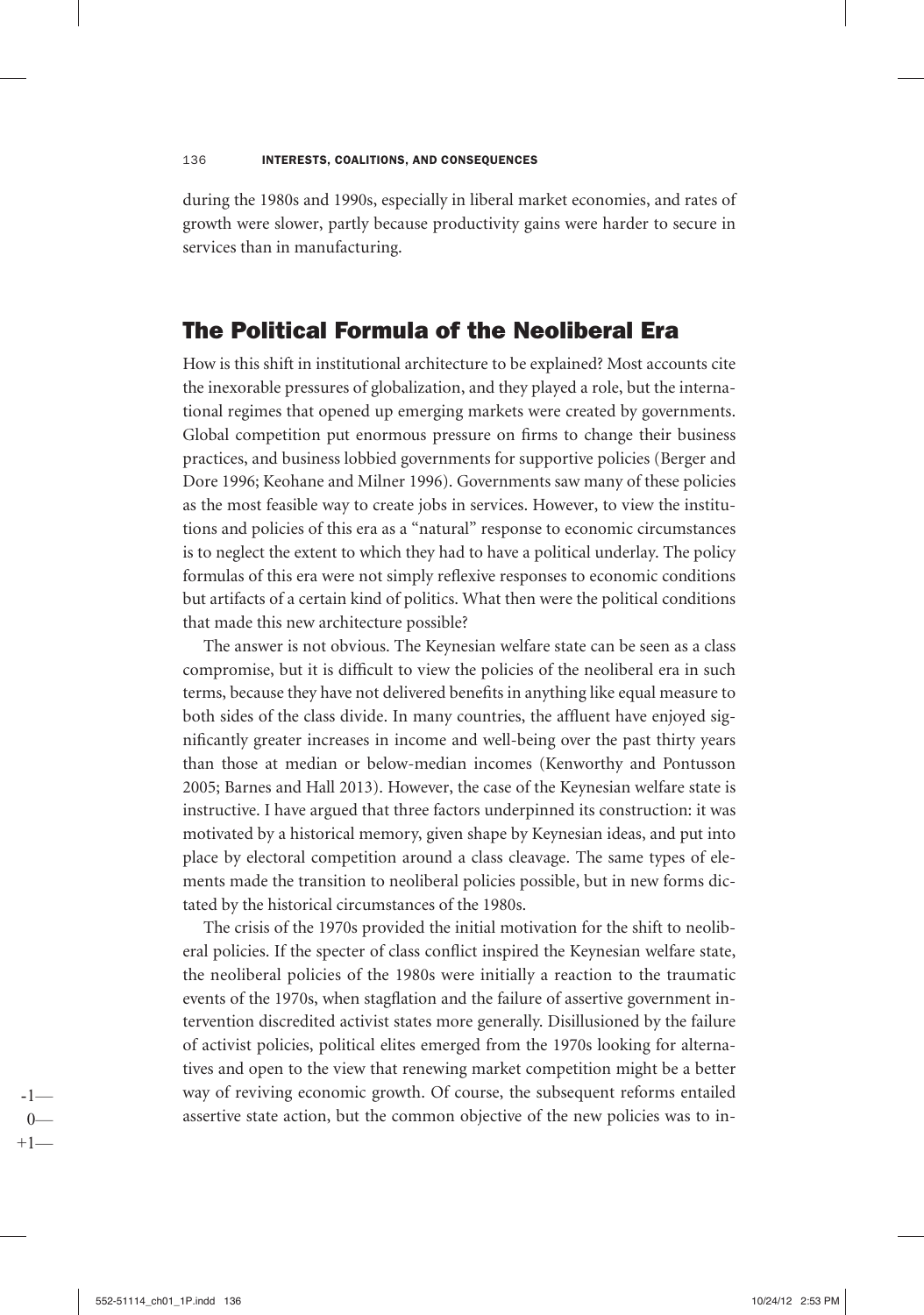## **THE POLITICAL ORIGINS OF OUR ECONOMIC DISCONTENTS** 137

crease the role of markets relative to states in the allocation of resources and to intensify market competition (cf. Gamble 1994; Vogel 1998).

The means for this shift were supplied by a "new classical economics" built on monetarist foundations. Although available in some form since the 1960s, monetarist perspectives remained a minority view until the 1980s, when they were assimilated into mainstream economic doctrine and succeeded by a wave of work built on rational expectations frameworks. By the middle of the 1980s, the result was an economic orthodoxy skeptical about the value of active macroeconomic management and convinced that countries face a "natural rate of unemployment" reducible only by structural reforms (Crystal 1979; Cuthbertson 1979; McNamara 1998). These doctrines gained credibility as they secured traction within the economics profession, and they appealed to politicians interested in shifting the blame for high unemployment from governments to markets. Party platforms on both the political left and right moved in neoliberal directions during the 1980s and 1990s (Cusack and Englehardt 2002; Iversen 2006).

However, in democracies, changes in the views of elites are rarely enough to explain major changes in the direction of policy (Hall 1993). We also have to ask: what happened in the realm of electoral competition to make the market- oriented policies of the neoliberal era feasible? The effects of those policies were adverse for large numbers of workers. They made jobs more insecure, reduced social benefits, and increased income inequality. Why did parties running on platforms opposed to those policies in the name of working- class defense not emerge and win elections?

In large measure, those policies seem to have been made possible by a fragmentation of the electorate. In the years after 1970, the electoral space of most western democracies became disorganized, in both ideological and institutional terms. Long- standing divisions, rooted in class or religion, lost their hold over the attitudes of the electorate. The most obvious indicator was a decline in the class alignment of the vote, but most important were corresponding changes in how people thought about politics (Dalton, Flanagan, and Beck 1984; Clark and Lipset 2001).4 The result was a permissive electoral dynamics, in which durable electoral coalitions to promote neoliberal policies were rarely formed, and the opposition that might have been mounted to such policies was effectively undercut, allowing governments to pursue neoliberal agendas.

Three factors lie behind the declining electoral salience of class. The first is a familiar set of socioeconomic changes identified by Lipset (1964) long ago.

<sup>4.</sup> Whether the extent to which social class structures voting has declined is an issue hotly debated. Much depends on how class is measured and decline defined. My reading is that there has been decline in the dimensions relevant to this argument, but for a range of alternative views, see Manza, Hout, and Brooks 1995; Evans 2000; Elf 2007; Oesch 2008.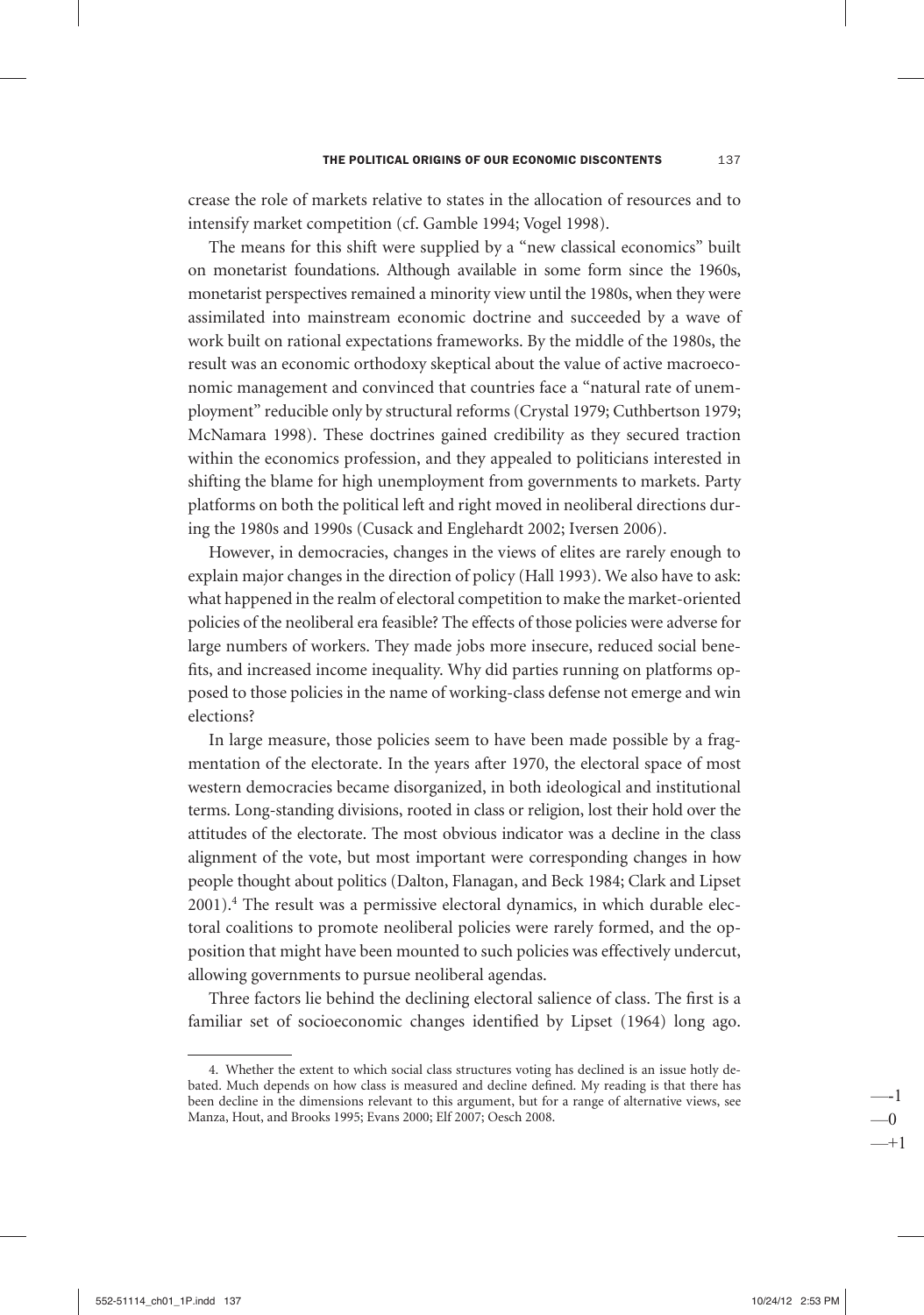Thirty years of prosperity improved the living standards of ordinary workers enough to reduce their sense of grievance vis-à- vis the upper classes. Shifts in occupational structure eroded class boundaries, as deindustrialization decimated working-class communities and employment in services blurred the lines once separating blue-collar and white-collar workers. Second, political developments were equally important. In some ways, the Keynesian welfare state was a political accomplishment that sowed the seeds of its own demise. Contemporary analyses emphasize the sense of entitlement that social programs create but neglect their ancillary effects on social democracy (cf. Pierson 1996). As social benefits became more generous, they eroded the material insecurity central to working- class mobilization. The welfare state was the historic achievement of postwar social democratic parties, even if they were not its sole sponsors; but once its programs were in place, social democracy was left without a distinctive political mission around which to mobilize.<sup>5</sup> On other fronts, reaction against the experiences of the 1970s discredited its interventionist stance. In many respects, the decline of the class cleavage was the reflection, as well as the cause, of the exhaustion of social democracy.

The third important factor was the appearance of a new cleavage, crosscutting the traditional left-right spectrum. This is the right-authoritarian/left-libertarian divide identified by Inglehart (1990) and Kitschelt (1997). On one side of it are those who embrace the post-materialist values promoted by decades of postwar prosperity and reinforced by the new social movements of the 1980s. On the other side are those attached to more traditional values, not only because of lingering material concerns but also in reaction to the cultural revolution of the 1960s. Of course, this cleavage is about more than values (Martinez- Alier 2003). In Europe, its salience was raised during the 1980s and 1990s by a reaction against immigration and the market initiatives of the European Union (EU), seen by many as threats to their material well- being (Kriesi et al. 2008). In the United States, it mobilizes many who associate post-materialist values with unpatriotic opposition to the military, disregard for religion, or sympathy for waves of immigration that are changing the racial complexion of the country (Carmines and Layman 1997; Frank 2004; cf. Bartels 2008).

This new cleavage is significant because it crosscuts the class cleavage in two ways. Because right-authoritarian voters are more likely to be working-class, it drove a wedge through the constituency that social democracy might otherwise have mobilized in opposition to platforms of neoliberal reform. Significant proportions of the European working class now vote for parties of the radical right.

<sup>5.</sup> For an alternative view that ascribes more importance to religious cleavages, see Manow 2001 and Van Kersbergen and Manow 2009.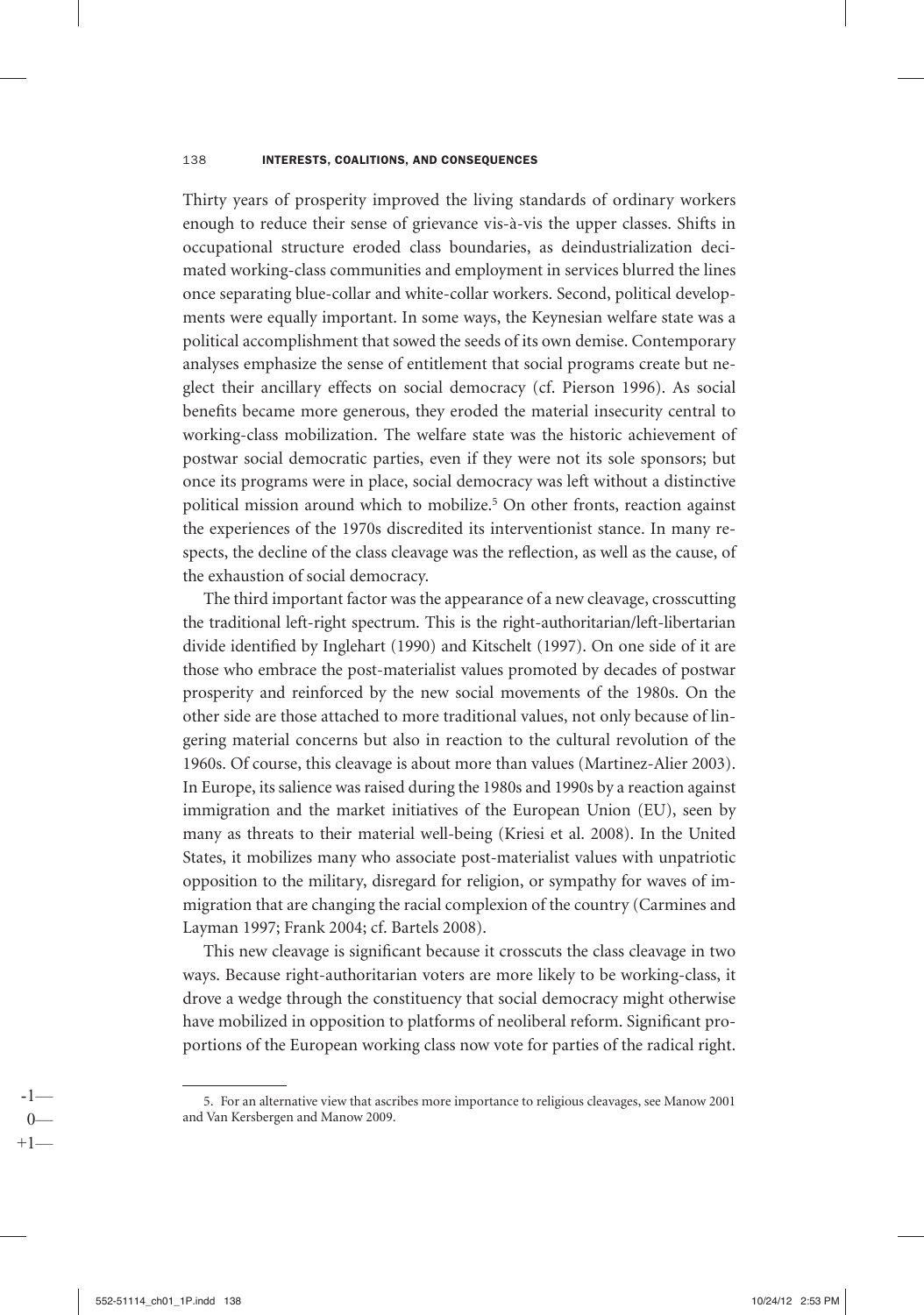Many Americans have been drawn away from the segments of the Democratic and Republican parties sympathetic to activist government. Moreover, by drawing a middle-class constituency of post-materialists to the Democrats and social demo cratic parties, this cleavage also undercuts the inclination of those parties to operate as parties of working- class defense, since middle- class voters are more likely to benefit from neoliberal reforms.

In sum, if the policies of the postwar era reflected a class compromise, born of electoral competition around the agendas of working- class parties, the policies of the neoliberal era have rested on a different politics, marked by class dealignment, rising electoral volatility, and a shift away from class-based political competition.

## **Cross- National Variation**

In order to make comparisons over time, I have emphasized commonalities across the developed political economies during the Keynesian and neoliberal eras. Social and economic policy became more market- oriented during the 1980s and 1990s. However, we can also distinguish four different growth models in the recent period, based on how countries mobilized economic demand for their products and political consent for their policies. These differences bear emphasis because they significantly affect the dilemmas facing those countries today.

The first is a liberal growth model adopted with some variation in virtually all the liberal market economies described by Hall and Soskice (2001) but exemplified by the United States and United Kingdom. In these political economies already dominated by market competition, neoliberal reform went farthest (Hall and Gingerich 2009). Margaret Thatcher and Ronald Reagan took pioneering steps to intensify competition, privatize national enterprises, and contract out public services (Gamble 1994; Thatcher 2004). In high-profile battles with miners and air controllers, they broke the power of trade unions, and their successors tightened controls on social benefits with a view to turning "welfare" into "workfare."

For most of the period, such measures kept average real wages in these countries low, thereby promoting employment growth in services such as retailing, restaurants, tourism, and child care. Loose regulatory environments promoted job growth in finance and health care in the Unites States, where the financial sector was responsible for almost a third of all profits by 2008. The result was a "jobs miracle'" envied in continental Europe, but the distributive consequences were stark. At one point in the 1990s, almost a fifth of the U.S. labor force worked for wages and benefits lower than those available at the minimum wage in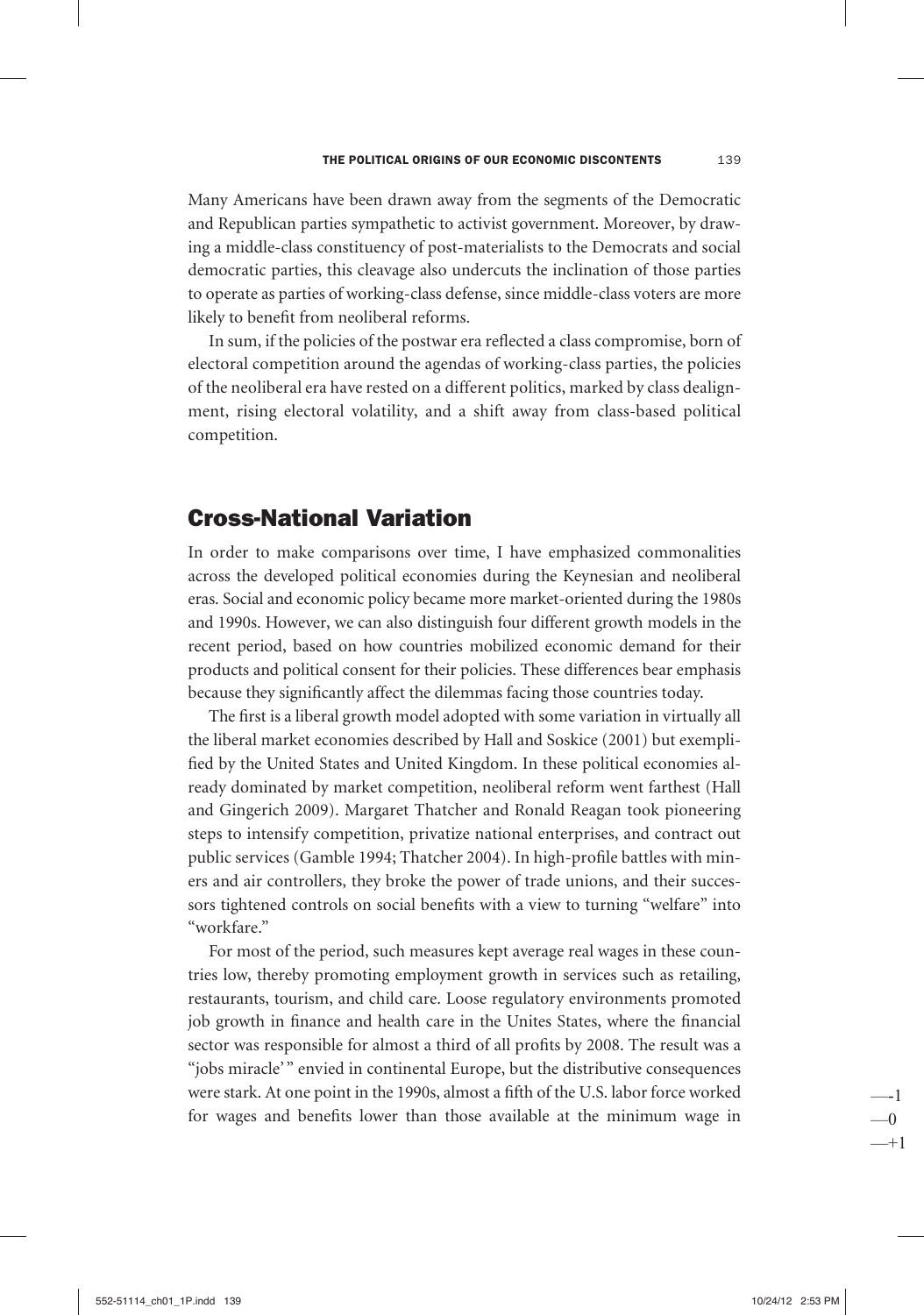France, and real median income stagnated while below-median incomes declined (Hacker and Pierson 2010). More than half of total growth in U.S. GDP over this period went to the top 10 percent of income earners.

The danger, of course, was that this approach would depress aggregate demand and make the mobilization of political consent for neoliberal policies difficult. However, the Anglo-American model spoke to these problems with deregulatory measures that promoted housing booms, an influx of cheap consumer goods from emerging economies, and unprecedented expansion in consumer credit (Crouch 2009). Thanks to a number of programs symbolized by federal support for Freddie Mac and Fannie Mae, the proportion of people owning their own home rose to 69 percent in the United States in 2008; and house prices in the United States and United Kingdom doubled between 1990 and 2008, giving many people the sense that their wealth was increasing even if their incomes were stagnant (Schwartz and Seabrook 2009; Rajan 2010).

An influx of cheap goods from Asia helped sustain purchasing power, and the opportunity to borrow freely became a crucial complement to the "privatization of risk" that was a feature of Anglo- American policy in this period (Hacker 2004). Credit cards and home equity loans were the safeguards that carried many people exposed to highly flexible labor markets through fluctuations in the economy and adverse life events. In these respects, loose financial regulation was a substitute for social policy (Schelkle 2010). Since the establishment of the Household Finance Corporation in the 1930s, Britain and the United States had pioneered the use of consumer credit, but between 1980 and 2008 American household debt expanded from about 70 percent to 122 percent of disposable household income (Trumbull 2012). This formula allowed these countries to run growth models led by consumer demand, even though median incomes were rising only slowly; and its wealth effects, however illusory, mobilized political consent for neoliberal initiatives whose acceptance is otherwise hard to explain.

In the coordinated market economies of continental Europe, such formulas were not available. Trade unions were more powerful and wage coordination so central to the strategies of firms that it made no sense to try to break the power of the unions, aside from marginal steps epitomized by the French Auroux laws (Howell 1992). Moreover, stronger traditions of social solidarity made it difficult for governments to mobilize political consent for neoliberal reforms. The solution, on which the governments of the European Community (EC) agreed, was to inflect their institutional architecture for a global age. The decisive innovation was the Single European Act of 1986 that transformed the EC from an association to promote free trade and agricultural protection into an agent for market liberalization. Although its member governments were always in the driver's seat, the move to qualified majority voting ensured that they could take shelter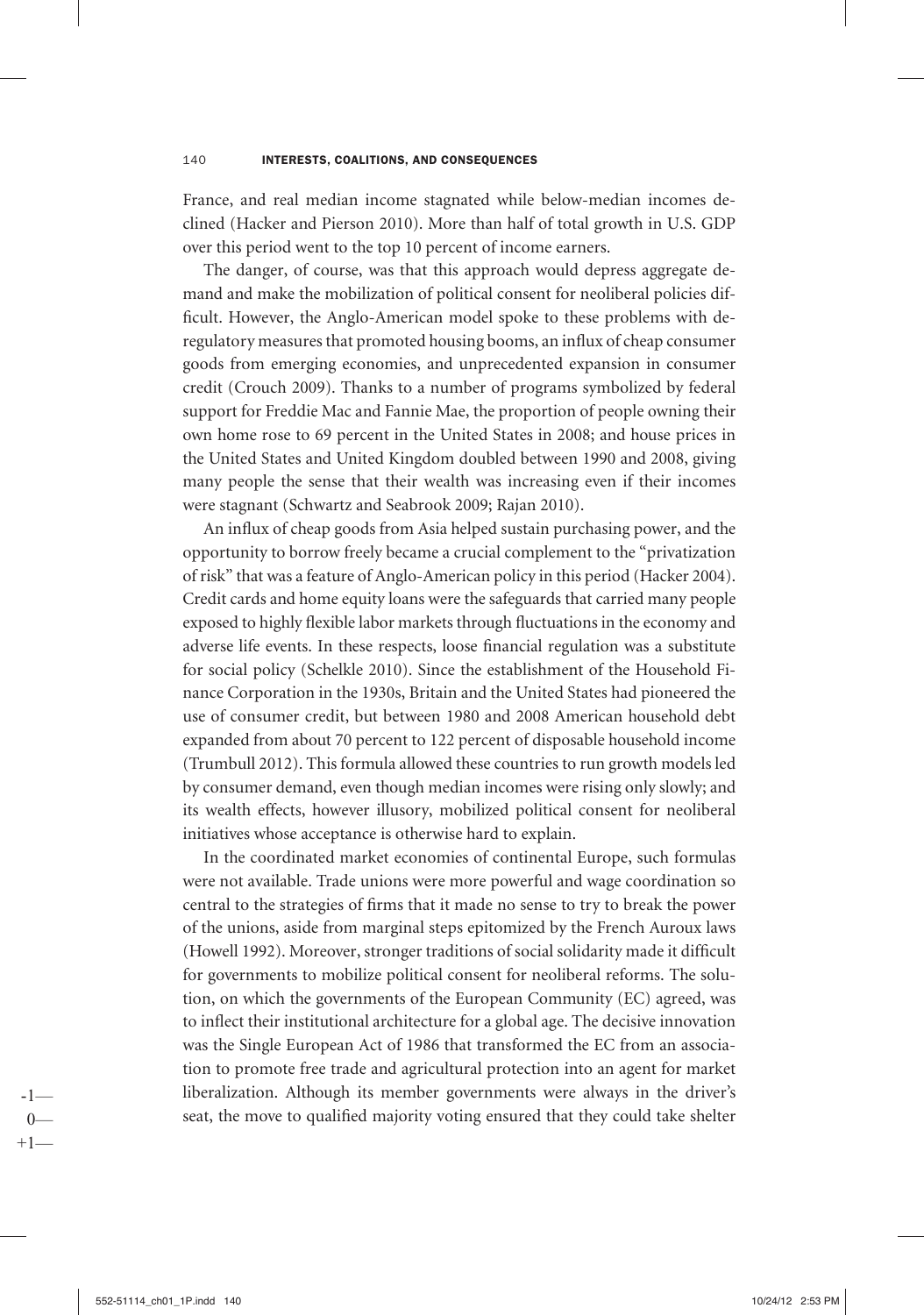from the political flak generated by neoliberal initiatives behind the protective shield of EC action (Hall 2006).

Facing trade unions willing to defend wage floors, the European governments also had to find another approach to the creation of employment in services. As Esping- Andersen (1990, 1999) has observed, the Nordic countries developed a second growth model based on expanding public employment in health care, education, and child care, funded by high tax rates that depressed disposable income and thus limited the growth of private services (Iversen and Wren 1998). In keeping with the policy legacy of the Rehn- Meidner approach, they also operated "flexicurity" systems in which low levels of employment protection were combined with generous wage-related unemployment benefits to allow firms to rationalize in the face of global competition while still encouraging workers to invest in skills (Martin 1979; Estevez- Abe, Iversen, and Soskice 2001; Campbell, Hall, and Pedersen 2006). These strategies were highly successful.

The approach to the employment problem initially pursued in a third growth model adopted by the continental coordinated market economies such as France and Germany, which was to encourage exit from the labor force through early retirement, soon proved so costly that it was abandoned in favor of active manpower market policies, which subsidized the costs to employers of training or taking on new workers. By the 1990s, France was spending almost four percent of GDP on such policies, and active labor market policy had become a pillar of the EU's Lisbon strategy (Levy 2005). However, employment expanded significantly only when these countries developed secondary labor markets, by relaxing restrictions on part-time work and temporary contracts. Much as Japan had done earlier, these economies developed dual labor markets, marked by stable employment in the manufacturing or public sector and precarious employment often in private-sector services (Visser and Hemerijck 1997; Palier and Thelen 2010).

To mobilize political consent for such initiatives, these continental countries increased spending on social benefits, however counterintuitive that might seem to apostles of neoliberalism. By the end of the 1990s, French social spending had reached Nordic levels, and even after the Hartz reforms, the German welfare state remained generous. One of the characteristic features of European growth models is the extent to which taxes and transfers are used to offset the effects of earnings inequality on the distribution of disposable income (Kenworthy and Pontusson 2005).

The other constitutive feature of European growth models was the Economic and Monetary Union (EMU) established in 1999. The EMU was designed to bind Germany to Europe and counteract protectionist pressure building up in the European monetary system (Dyson and Featherstone 1997; Eichengreen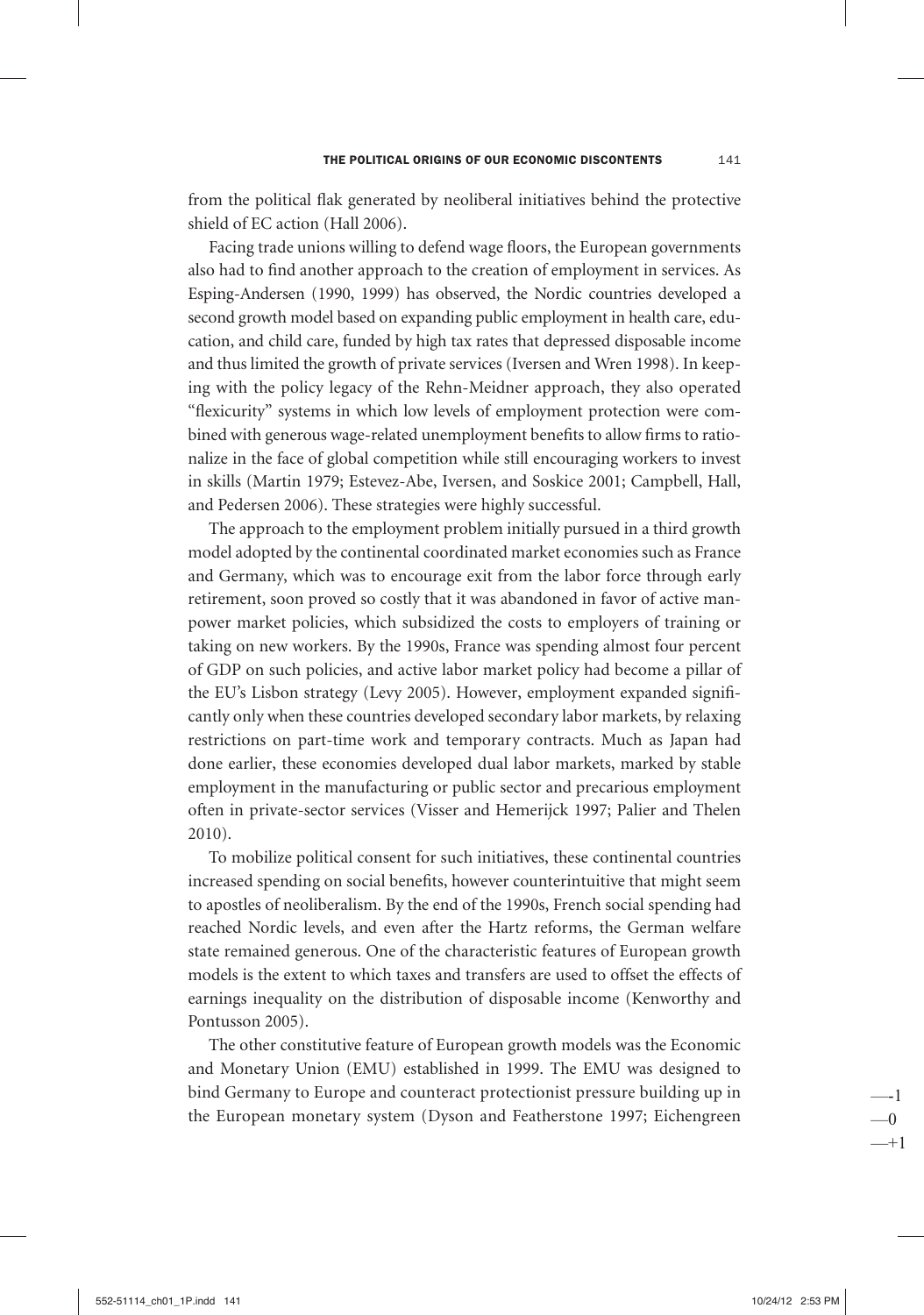1997). Its "convergence criteria" forced firms in many parts of Europe to rationalize in the face of a new single market joined to relatively high exchange rates. Once established, however, the EMU induced a further bifurcation in growth models, between northern and southern Europe. At issue was the familiar question of how to ensure levels of demand sufficient to sustain investment and economic growth. Designed along neoliberal lines that gave short shrift to fiscal policy, the EMU provided no institutional mechanisms for the long- term coordination of fiscal policy across Europe, aside from a Stability and Growth Pact limiting national deficits to three percent of GDP. This arrangement privileged the member states capable of restraining labor costs in order to stimulate growth led by exports. Given their capacities for coordinated wage bargaining, the small states of northern Europe were well placed to implement such strategies of export-led growth; and over the ensuing decade, Germany, Belgium, and the Netherlands did so with considerable success (Katzenstein 1985).

By contrast, with labor movements divided into competing groups that could not readily coordinate wages, the countries of southern Europe were poorly equipped to pursue such strategies and can be said to have pursued a fourth growth model. Many, such as Portugal and Greece, lacked strong export sectors. In the short term, they were rescued from this dilemma by entry into a strong currency union awash in funds generated by Germany's trade surpluses. Led by the public or private sector, they used that bonanza of cheap credit to fuel domestic growth, centered on a construction boom in Spain, commercial lending in Portugal, and public spending in Greece. These were rational short- term responses to the prevailing incentive structure. In the longer term, however, this formula left southern Europe vulnerable to the kind of credit squeeze induced by the recession of 2008, which forced deflation on them when concern in the bond markets rose about their elevated levels of debt.

## **The Implications for Adjustment**

What does this historical analysis imply for the contemporary politics of economic adjustment? The global recession of 2008–9 marked an inflection point in the neoliberal era. As large financial institutions collapsed and unemployment rose, many governments rediscovered the value of what has sometimes been called "emergency Keynesianism," stepping in with massive support for the financial sector and stimulus packages, but rates of unemployment in the Eurozone and the United States were still close to 10 percent of GDP in 2012. Governments faced continuing adjustment problems of substantial dimensions. How might national variations in their responses be explained? This problem can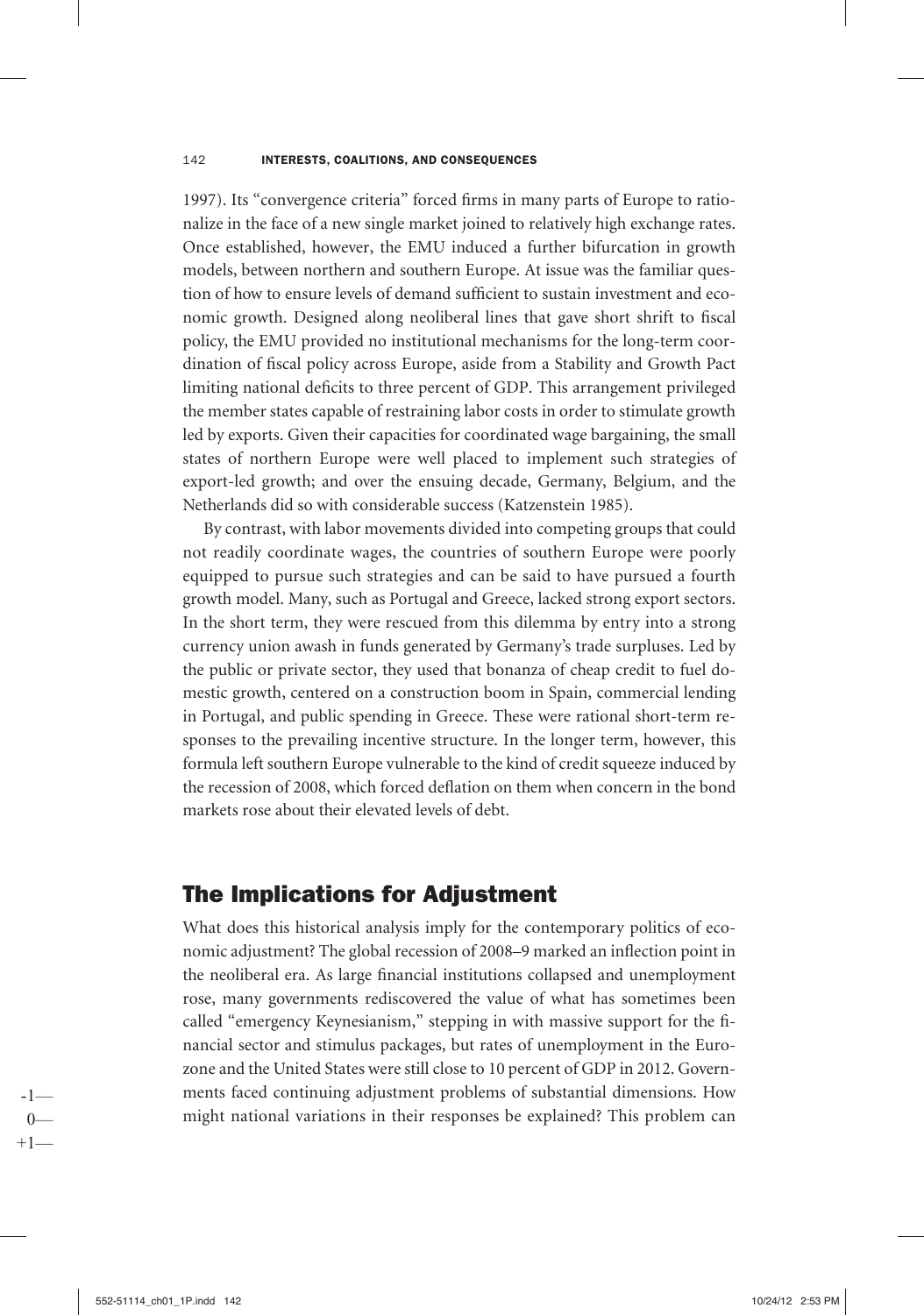be approached as one of understanding the initial response to the crisis, the medium- term response, and the long- term prospects for more radical change in economic policies.

My analysis highlights the extent to which each nation's initial response to the crisis was conditioned by its institutional architecture. If recession floods the basement and financial crises set fire to the roof, the first reaction of governments will not be to tear the edifice down but to address their problems with the building materials on hand. Thus, the initial response of the governments of liberal market economies, where growth had long been led by domestic demand, was to expand consumer demand through cuts in taxation and increases in public spending, letting flexible labor and capital markets reallocate resources.<sup>6</sup> By contrast, in many coordinated market economies, the stimulus was designed to preserve existing jobs. This type of approach makes sense in countries whose manufacturing regimes depend on employees with high levels of industry-specific skills. In such regimes, firms need to retain skilled labor and, once lost, such jobs are difficult to recreate. Thus, key components of the German stimulus included a pioneering subsidy for automobile purchases (soon copied by other countries) that sustained employment in metalworking, and a large program of subsidies for short- time working so that employees in core manufacturing could be retained. Although widely criticized by the Anglo- American media, the German response was highly successful at preserving jobs.

One of the lessons of the 1970s is that governments are likely to revert, even in the medium term, to strategies on which they have relied in the past. In the face of stagflation with which Keynesian policies could not cope, the governments of the 1970s struggled to make those policies work for more than half a decade before moving to different strategies (Hall 1986, 1993). The medium- term strategies pursued by both the American and German governments conform to this template. From 2009 through 2011, the American government desperately tried to revive the housing market, arguably the source of the financial crisis, pouring billions of dollars into Freddie Mac and Fannie Mae in addition to subsidies for first-time homebuyers. Despite calls for fiscal discipline, the Bush-era tax cuts were extended, and the Federal Reserve Bank mounted two programs of "quantitative easing" worth more than \$1 trillion to encourage lending, indicating a tolerance for inflation that has historically been one way to erode national debt.

The political structure of the United States encourages such an approach. Although nominally independent, the Federal Reserve Bank is sensitive to political pressure and hence inclined to target unemployment as well as inflation. A system

<sup>6.</sup> Initially, cuts in taxation figured more prominently in the response of liberal market economies, while the stimulus packages of coordinated market economies relied more heavily on public spending (OECD 2009b).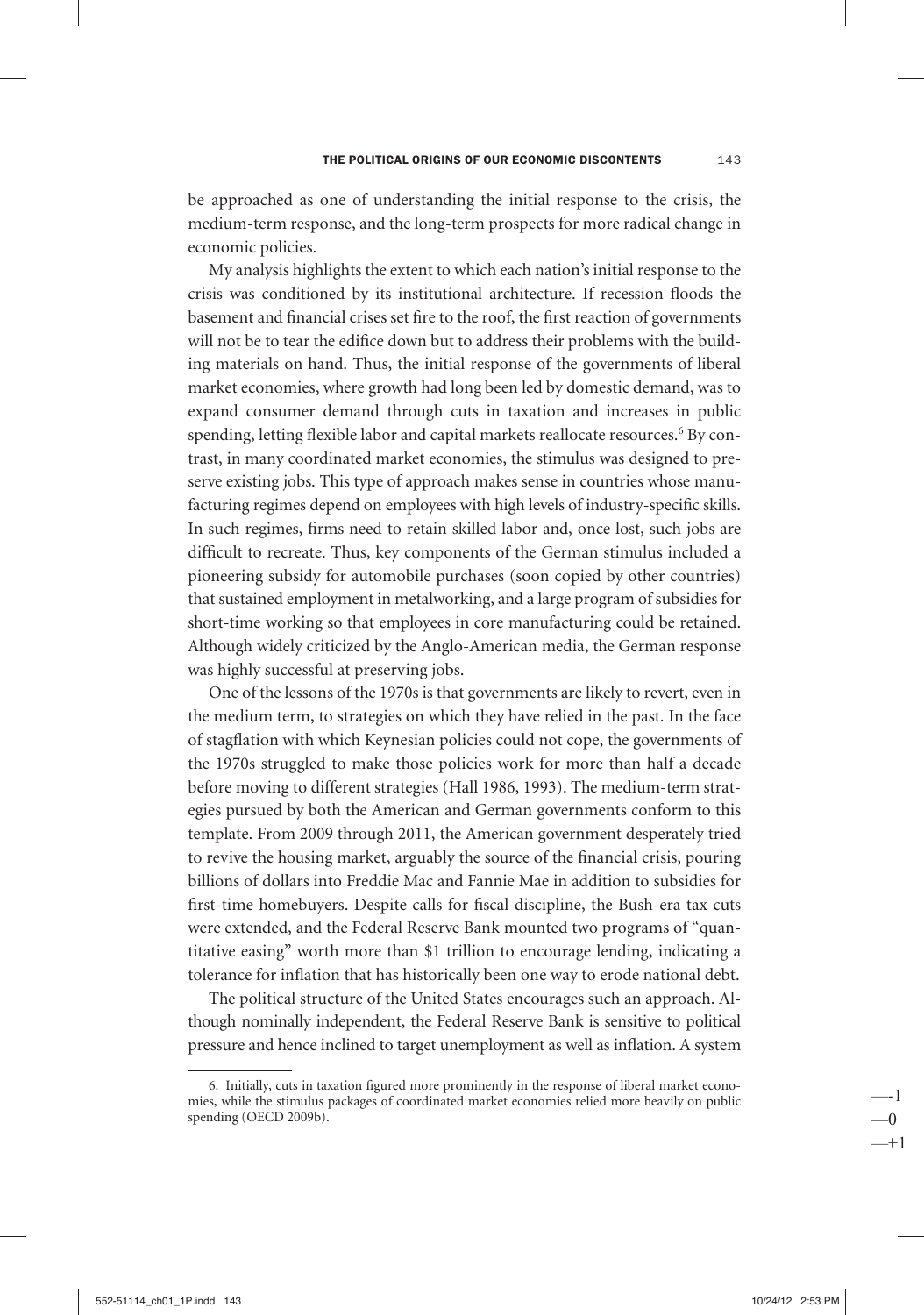that combines undisciplined political parties, frequent elections, and unbridled campaign finance confers unparalleled political influence on business interests (Hacker and Pierson 2010). It is not surprising to find that tax cuts for the wealthy and subsidies to the financial sector figure prominently in the American response, accompanied by calls to cut social programs in order to finance them. Although tighter financial regulations have been mandated in the wake of the crisis, business retains enough influence to ensure those regulations do not significantly reduce the role of credit in the American growth model (Hacker and Pierson 2010).

In international terms, the American economy is also well placed to pursue growth led by consumer demand. A floating exchange rate allows the government to cushion adjustment by using depreciation to erode real wages rather than depending on domestic deflation to make such adjustments. The principal threat to such a strategy stems from the large reserves of American securities held by other countries. If they were to develop a sudden reluctance to hold American assets, a precipitous decline in the dollar could make adjustment painful. However, China has no incentive to pursue such a policy and few substitutes for American securities. The more likely scenario is one in which depreciation gradually erodes the purchasing power of American consumers without plunging the economy into another recession: by 2011, the real value of the dollar in trade- weighted terms had already fallen to its lowest level since the dollar was floated in 1973.

Across the Atlantic, the German government also reverted to a familiar strategy, built on export- led growth in manufacturing that takes advantage of Germany's formidable capacities for wage coordination and the strong demand for capital goods from emerging economies. The government modified this strategy slightly in 2010 by encouraging a large wage settlement in metalworking in order to fuel domestic demand during a year of multiple state elections and, since the Hartz reforms of the early 2000s, employment has been increasingly reliant on part- time jobs. But the striking feature of continuity in German policy was the government's refusal to treat Germany's trade surplus as a problem for Europe and its insistence that fiscal discipline, rather than coordinated reflation, was the only way to resolve the crisis in the Eurozone.

Although this stance was of dubious value from a European perspective, it was conditioned by the institutional structure of the German political economy. Demand-led growth is difficult to inspire in an economy dominated by a manufacturing sector dependent on unionized workers with high levels of industryspecific skills. On the one hand, expansionary fiscal policies encourage wage settlements that threaten the competitiveness of the export sector at the core of the German economy. On the other, even in the context of expansion, the Ger-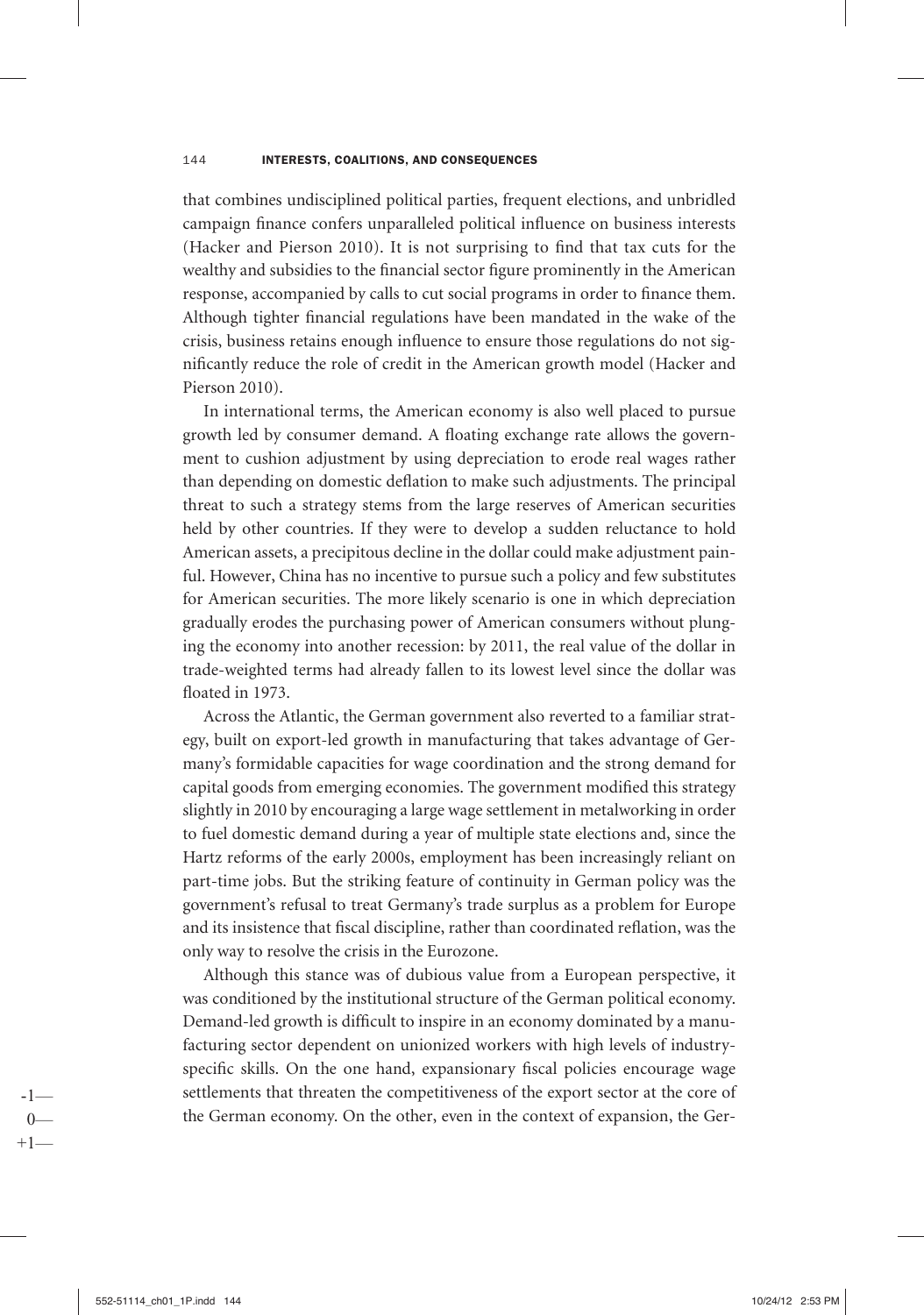man savings rate tends to remain high, because workers with industry-specific skills worry that equivalent jobs would be hard to find if they were to become unemployed (Carlin and Soskice 2009). Germany's view of what is best for Europe has been driven by its view of what is best for Germany; and just as the American government was influenced by a powerful financial sector, the German government has remained in thrall to export- oriented manufacturing.

What does this analysis imply about the longer- term prospects for more radical changes in policy? I have argued that the transitions to both the Keynesian and neoliberal eras required motivation, means, and a motor. Do we see those elements in the current conjuncture?

The search for new policies that marked the advent of the Keynesian and neoliberal eras was motivated by widespread perceptions that existing policies had failed. The sense of failure present today varies across countries, largely in line with how they have fared in the wake of the recession. High levels of unemployment trouble Americans, but similar levels in Europe during the 1980s and 1990s induced only incremental changes to policy. If the United States settles into a decade of sluggish growth, pressures for more radical shifts in policy are likely to mount. Recall that it took almost a decade for the Keynesian consensus to unravel in the 1970s.

In some other countries, such as Greece, Spain, Portugal, and Ireland, where up to a fifth of the workforce has been unemployed, the effects of the recession have been devastating enough to motivate a search for new policies. But their governments are currently constrained by pressure from the bond markets and the deflationary conditions attached to rescue packages from the EU. Reflecting standard neoliberal doctrines, the latter were imposed by governments in northern Europe, which have seen few reasons to change direction because their economies recovered relatively rapidly from the recession. EMU itself clearly failed and is being reconstructed. However, there is no consensus about what precipitated the failure or what reforms will rectify it. Many northern Europeans cling to the view that the crisis of the euro was caused by the fiscal profligacy of southern European firms and governments, while others point to the structural asymmetries in the political economies of the member states. Efforts to reform the EMU have been correspondingly slow and disjointed (Baldwin, Gros, and Laeven 2010). Although the capacities of the EU to enforce fiscal rules and to subsidize the debt of its member states are being reinforced, it remains to be seen whether the EU will acquire the capacities for coordinated reflation over the medium- term that are arguably more important to its future. Here, too, much will depend on the continent's growth trajectory. Unless deflation in southern Europe significantly depresses the economies of northern Europe, consensus on a new growth strategy is unlikely to emerge.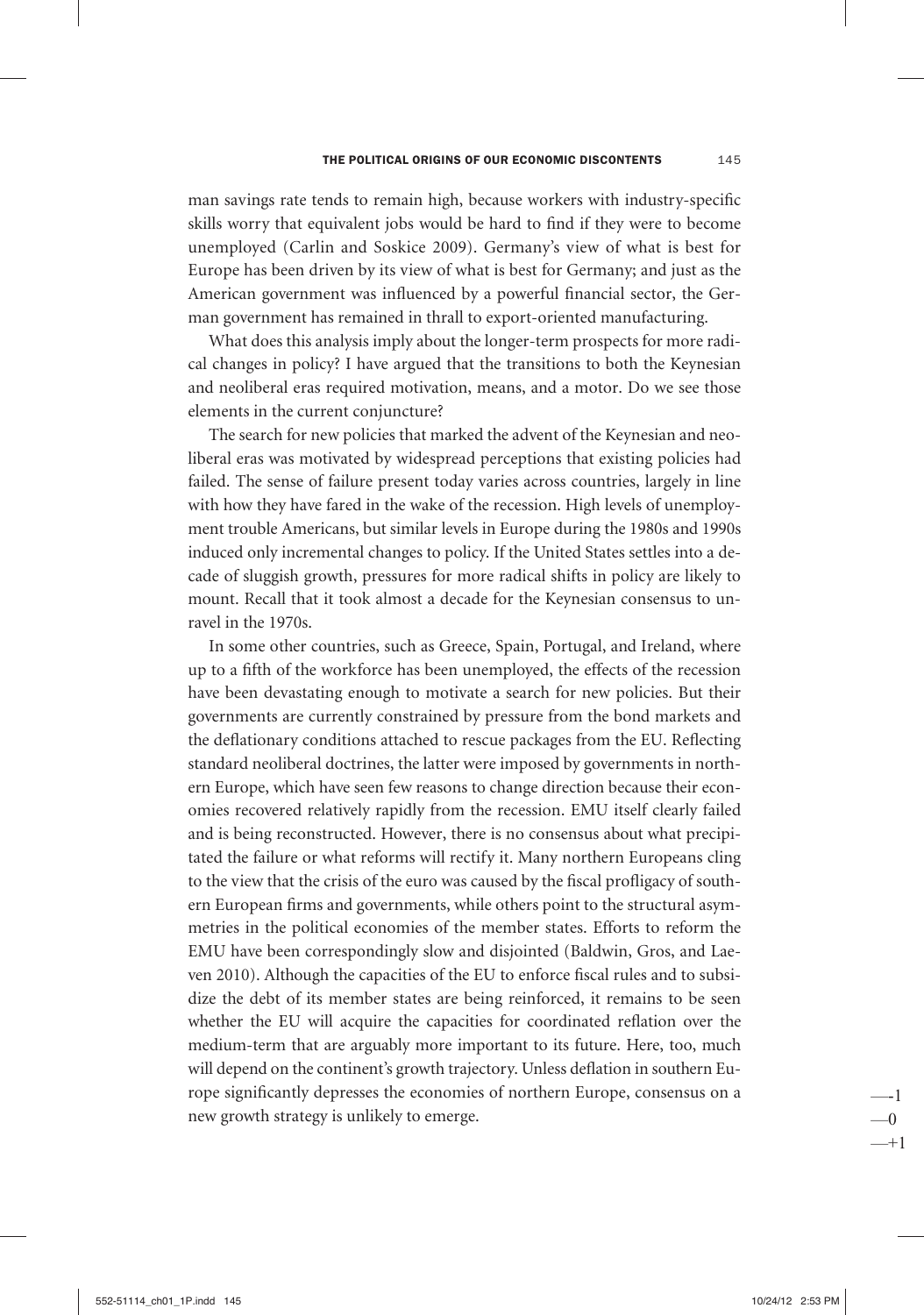Equally important to dramatic shifts in policy is the matter of means. The transitions to the Keynesian and neoliberal eras were made possible by the availability of new policy paradigms with appeal for politicians and credibility among economists. It is illuminating to compare the British governments led by Edward Heath and Margaret Thatcher. Both entered office determined to make radical changes to the course of policy, but Heath soon retreated, in no small part because he lacked the alternative policy paradigm that Thatcher had in the form of monetarist economics, which had substantial support among economists by the time she became prime minister (Hall 1982). Although the current recession has discredited some of the tenets of neoliberalism, such as the efficient markets hypothesis, there are still no alternative paradigms available with sufficient credibility among economists to constitute clear alternatives to the "new Keynesianism" that has been guiding policy for some years (Fox 2009).

Thus, debate has been concentrated between those who favor a sustained fiscal stimulus directed at unemployment and others who are concerned to reduce the sizable debt burden left in the wake of an initial stimulus; and the latter have had the upper hand. In the emerging economies, there is renewed interest in the doctrines associated with a developmental state. But in both Europe and North America, widespread support for large programs of public investment substantial enough to have a major effect on unemployment has been notably absent.

Movement in that direction cannot be ruled out, since the oft-repeated injunction that "structural reform" is the only way to promote higher growth is largely empty. Making competition in product markets more intense and employment less secure may improve the competitiveness of some economies, but it is unlikely to build a strong export base where one is lacking. In this respect, the managers of the euro look increasingly like defenders of the gold standard during the 1920s. The dominant motif of policymaking in the OECD has been confusion, among officials torn between the desirability of sustaining demand and the dictates of international bond markets urging fiscal prudence. Nothing illustrates that better than the divergence between American and British policy in 2009–11. The default option has been fiscal tightening amidst monetary easing, which sustains the financial sector but does little to address the immediate hardships suffered by the unemployed and others on low incomes.

I have argued that radical shifts in policy also depend on the character of partisan electoral competition. What are the coalitional possibilities today? Many hope that economic recession will swing the political pendulum to the left, ushering in more interventionist policies, as the depression of the 1930s did in the United States and Sweden (Gourevitch 1986). But, in politics, there is no Say's law: economic crisis does not necessarily inspire political mobilization, let alone effective mobilization on the political left. The secular socioeconomic changes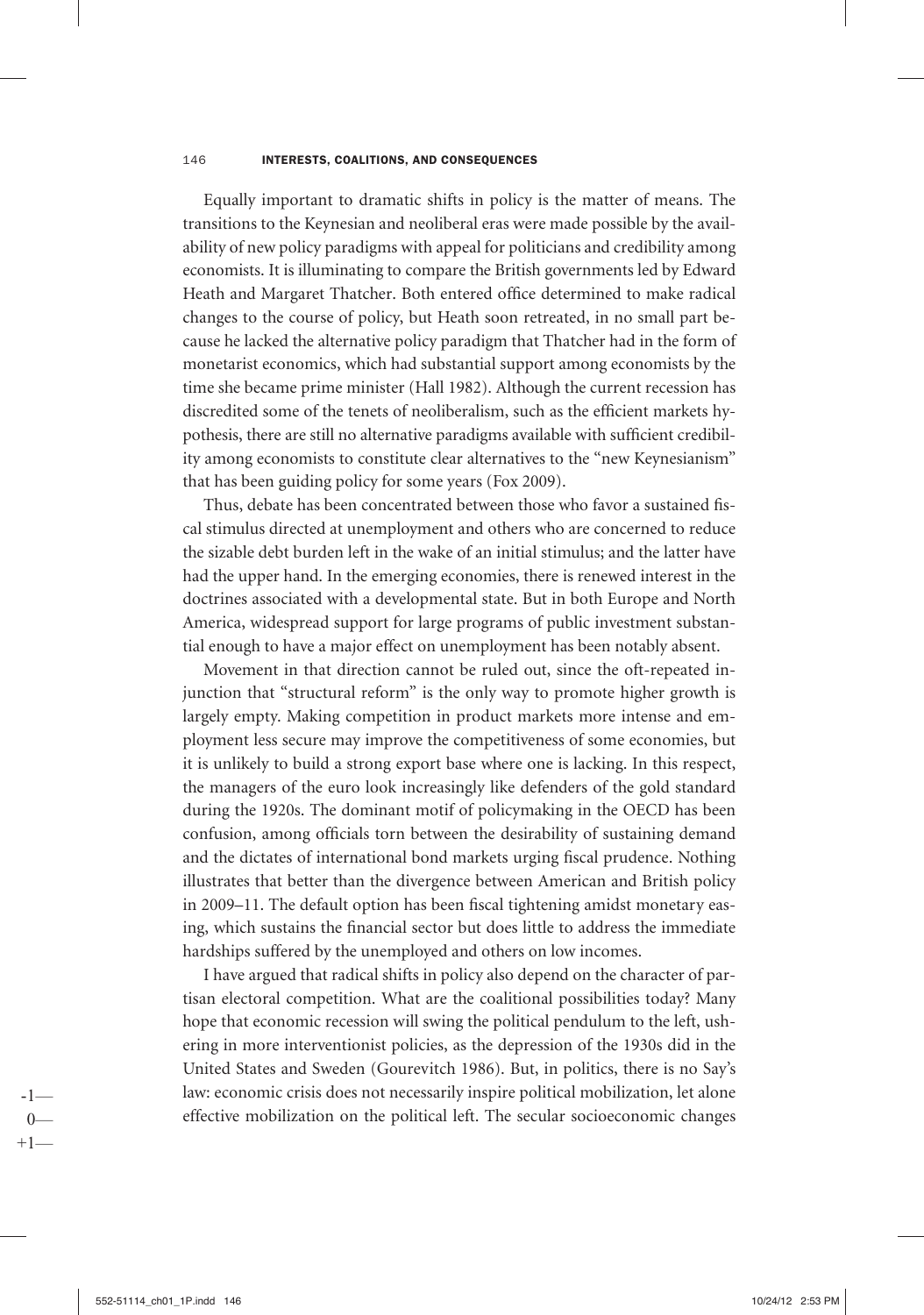that undermined class boundaries have not disappeared, and the neoliberal era has seen new conflicts of interest arise inside the working class, between "insiders" and "outsiders" and older and younger generations (Chauvel 1998; Rueda 2005).

Thus, the main effect of the crisis has been to inspire a *sauve qui peut* politics that eschews redistribution, as everyone lobbies to retain what they have at the expense of others (Alt 1979). Where economic recovery is improving the security of those who have jobs, while leaving others unemployed, it is gradually translating economic dualism into political dualism. The Tea Party, for instance, ranges older Americans defending their Medicare and Social Security benefits against those seeking more social support for the young and unemployed (Palier and Thelen 2010; Skocpol and Williamson 2011). In similar ways, successive attempts to resolve the euro crisis have been stymied by the efforts of the relevant actors to ensure that others pay the costs of adjustment.

In this context, the dominant motif of politics has been dissatisfaction with the government in power whatever its partisan complexion. Deep recessions typically inspire a reaction against the governments of the day. Virtually every government in office during the recessions of the 1970s was turned out at the next election. Contemporary governments face a similar backlash from electors outraged that many of the financial institutions seemingly at the root of the crisis have been rescued, while their neighbors paid the costs of recession in the form of lost jobs or higher impending tax burdens. Seventy- seven percent of Americans have indicated they are "frustrated" or "angry" with the federal government (Pew Research Center Survey, March  $11-21$ , 2010, Q. 20). The result is a diffuse discontent, visible in Ireland, in Länder elections in Germany, in the American Tea Party movement, and in Britain where a government committed to social justice was turned out for one committed to fiscal austerity. The corollary has been growing hostility to immigration, born of the nativist reactions that recessions typically fuel.

How this discontent will play out is dependent, to some extent, on electoral rules. Social progressives have applauded systems of proportional representation because they are more likely to elect redistributive coalitions (Iversen and Soskice 2006). However, those are the politics of good times. Amid hard times, proportional representation is no longer so clearly an advantage, as Weimar demonstrated (Abraham 1988). This crisis is moving voters to the radical right and left of the political spectrum. Under systems of proportional representation, that increases the vote for smaller parties on the political extremes, making it more difficult for mainstream parties to retain control of governments and forcing some into fragile coalitions with some strange bedfellows. This makes for an unpredictable and indecisive politics. Even majoritarian systems are betraying such strains, visible in unprecedented ideological polarization in the United States,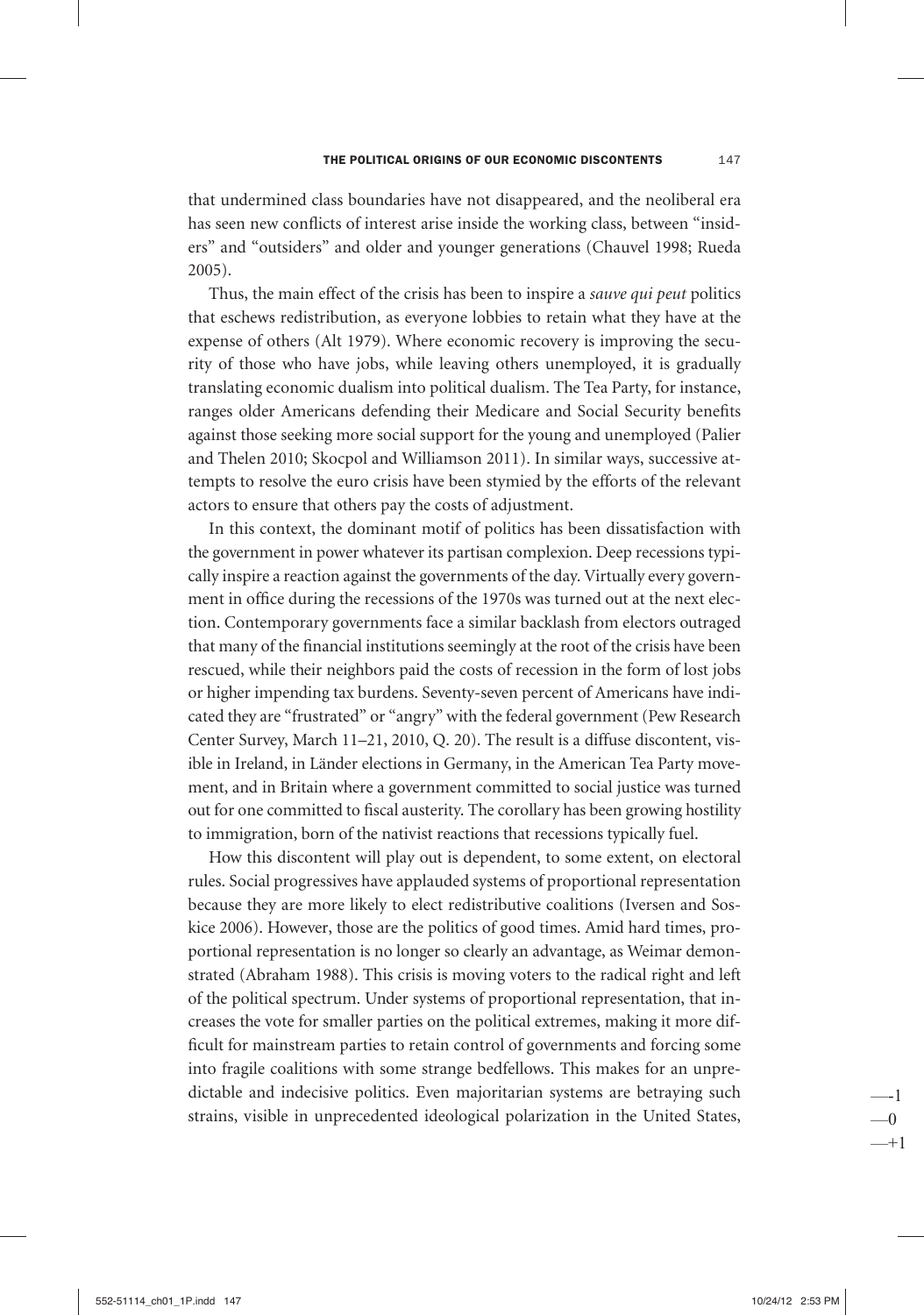coalition government in Britain, minority government in Canada, and significant support for the Front National in France.

In sum, although discontent with governing parties is palpable, new electoral coalitions offering alternative policies are not yet in sight. Meanwhile, producer group politics goes on as usual, conditioned by each country's distinctive economic model. Although the financial sector faces heavier regulation on both sides of the Atlantic, its strictness is still in doubt as the details are negotiated. The United States and Britain continue to argue for latitude on behalf of their financial *entrepôts*, while the governments of continental Europe generally favor more restrictive regulation. The striking feature of these negotiations is the determination of each government to preserve the advantages of its own firms (Clift and Woll 2012). Although lending is likely to be less expansive in the next decade, the era of finance capitalism is far from over.

Moreover, the crisis does not as yet seem to have thrown national varieties of capitalism off course. Although the crisis initially brought more assertive state intervention, the liberal market economies continue to pursue growth models based on highly flexible labor and capital markets. Thanks to continuing growth in the emerging economies, the coordinated market economies of northern Europe recovered well based on classic export- led growth strategies. However, the euro crisis has left the southern European economies in disarray and a question mark hanging over Europe: Can the Eurozone prosper without a balanced growth strategy that entails more expansion of domestic demand in northern Europe and some kind of coordinated reflation in the south? To date, the German, Dutch, and Finnish governments have refused to move in that direction, but the result is hardly a stable equilibrium. The draconian deflations imposed on southern Europe are inspiring deep political discontent and a backlash against the European Union that could plague the continent for some years.

However, these are still early days from which to identify the political fallout from this economic crisis. As Peter Gourevitch (1986, 239–40) reminds us, there is an intrinsic openness to politics at such conjunctures. As governments look for new ways to cope with new problems, this crisis will inspire experimentation with new policies, as earlier crises did in the 1940s and 1970s. In the Eurozone, that process is manifestly under way. In many countries, the politics is complicated by the simultaneous emergence of demands to create jobs and to reduce debt, which have set in motion intense conflicts about who is to pay the costs of adjustment. That politics calls for complex bargains, not only across sectors, but across countries and generations, in which the already tenuous capacities for redistribution of many political economies are at stake.

In sum, the political tail of this crisis has not yet stopped wagging. This account yields an explanation for the initial response of governments to the recession and